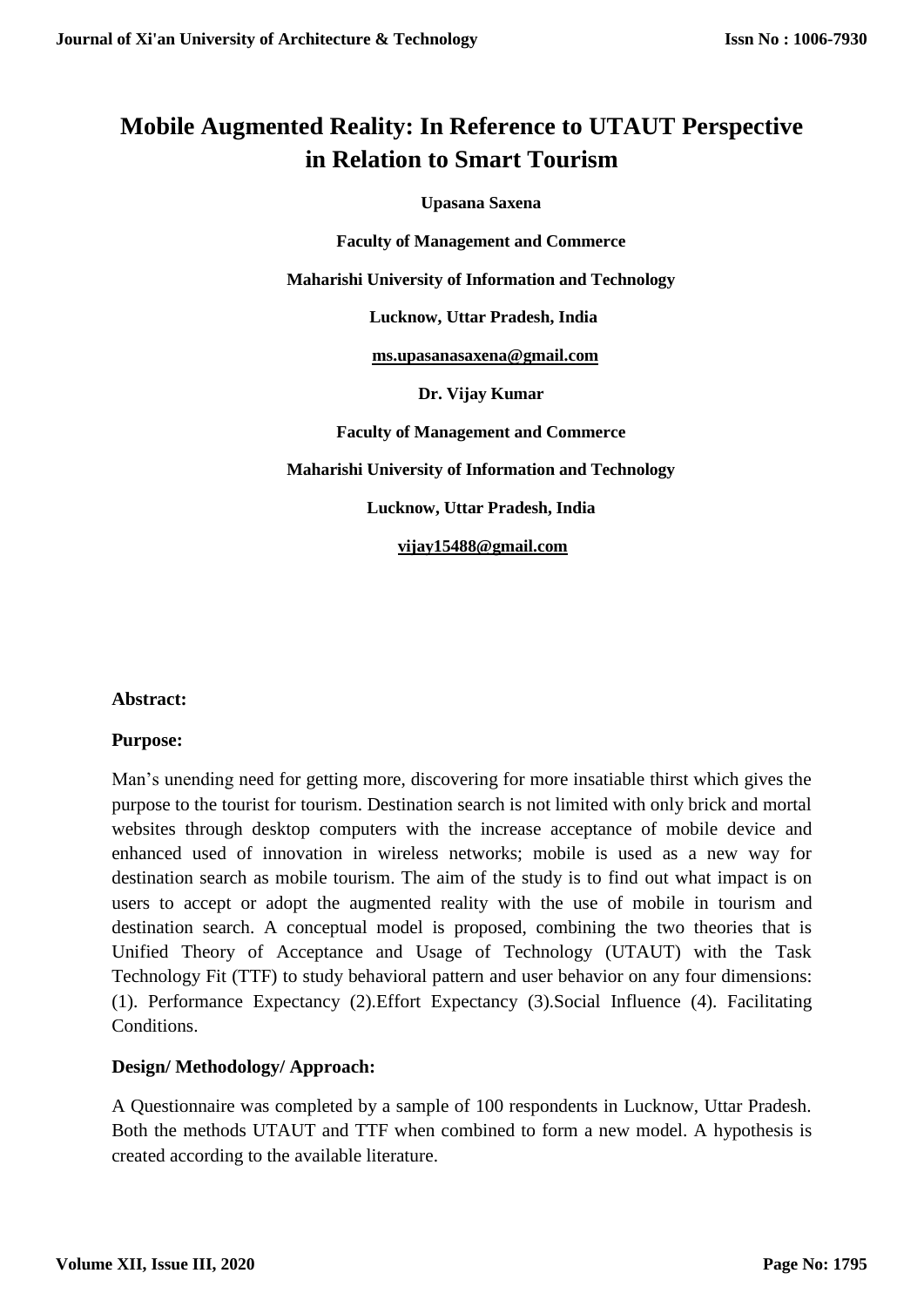### **Research Implication:**

The conceptual framework provides valuable facts for increased used of mobile for tourism and travel related needs for the tourist.

### **Findings:**

The result will try to find explain that model account for 70% of the variance in Behavior Intention (BI) in relation to the actual use of augmented reality for mobile phones is about 50%.

### **Originality Value:**

With the increase use of mobile phones and vast availability of web 2.0 through the use of internet and the use of augmented reality mobile technology is increasing and customers are gathering diversified information in relation to real work and increased use of Augmented Reality in Tourism.

**Keyword:** Mobile Augmented Reality, UTAUT, TTF, E-Tourism, Behavior Identification

### **1. Introduction:**

With the increase use of internet and ICT technology the use of augmented technology in the tourism sector is also increasing with leap and bound. Augmented Reality (AR) has increased the number of application usage in travel and tour purposes of the travelers and tourist in time of their destination search. The further study will help to understand the mobile technology with the amalgamation of Augmented Reality Technology (ART) to satisfy the needs of the tourist through an application on mobile phones (Olsson et al., 2011). Being the main study of the research is to find out the behavior of the tourist/travelers regarding the use of Mobile Augmented Technology in tourism.

This paper examines the two theories that are

(1) Unified Theory of Acceptance and Usage of Technology (UTAUT)

(2) The Task Technology Fit (TTF) model.

Firstly, according to Venkatesh et al., 2003 the Unified Theory of Acceptance and Usage of Technology, UTAUT and UTAUT2 (Venkatesh et al., 2012), which investigates the communication of users with the technology and subsequently finding their behavior and analysis of it. Secondly, according to Goodhue and Thompson, 1995 The Task Technology Fit (TTF) model examines that how the consumer according to his task and degree of requirement select a particular technology and get fit in into that technology.

This study aims at studying the two models that is UTAUT, UTAUT2 and TTF model. This study will provide the outline on the importance of Mobile Augmented Reality Technology and its uses and behavior impact on tourism and tourist of Lucknow region.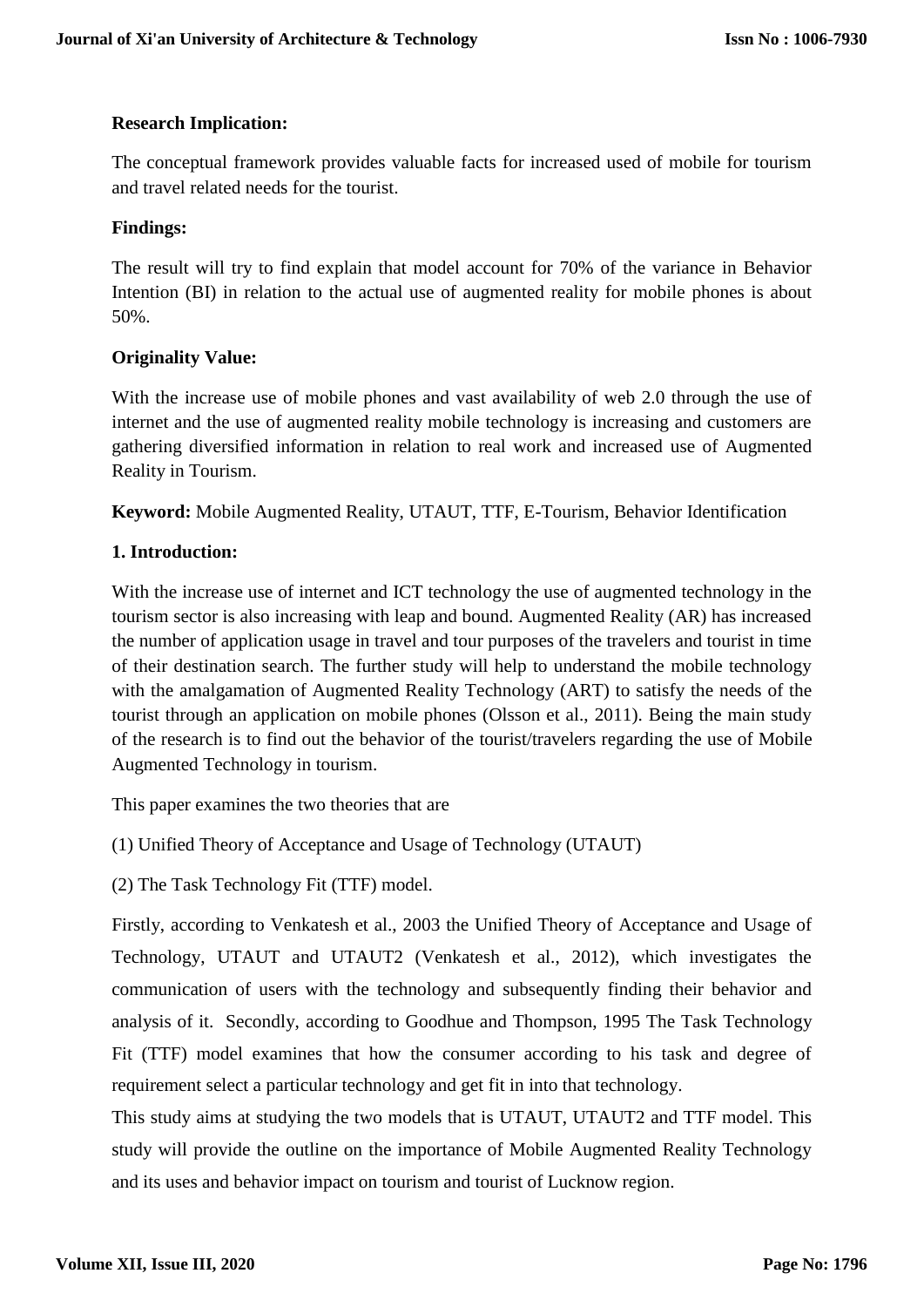### **2. Literature Review:**

### **2.1 Augmented Reality with the use of mobile in tourism and destination search:**

With the increase use of web 2.0 and with the increase use of mobile phones, the shift of the technology to the mobile phones has created the use of Augmented Technology and the applications-based programs helps the tourist to search the destination for their travel needs. Augmented reality enables the tourist to use live information about the destination they are searching for and get relatable information regarding the destination (Kourouthanassis et al.,2014), this not only help the tourist with guidance of the destination but the basic need of the traveler as accommodation, cabs, restaurants, locations of certain places and tourist attraction places. According to, Chen. 2014, Augmented reality help the tourist with conducive information regarding the ATM's, car parking areas, metros, weather forecast of that particular area visited by the tourist.

In the words of Trojan 2016, the convenient information which is provided by Augmented Reality application help the traveler to organize their trip with customization and personalization and also according to their POI (Point of Interest). As web 2.0 and internet has become the most important part of users life, therefore Augmented Mobile Reality provide the consumers an opportunity not only to use the application for their support but also can use the social media for sharing their destination needs, for searching information, for posting their views, sharing their pictures, and sharing related information and tips (Kounavis et al., 2012).

According to, Lashkari et al., 2010, researchers have analyzed that Mobile Augmented Reality Technology has enabled the users to know about the surroundings and the environment of that tourist places for further help in their destination search. The Mobile Augmented Technology for Tourism helps the tourist to be more defined about their destination in a more creative way or in a creative approach (Richards 2011) and impromptu in their behavior (Wang et, al., 2012). Not everything is perfect with the Mobile augmented Technology, as limited use and availability of the appropriate content which the user require and unavailability of Visual Reality (VR), so user or traveler are unable to see through what they know in details about the surroundings and the prevailing environment (Yovcheva et al., 2012).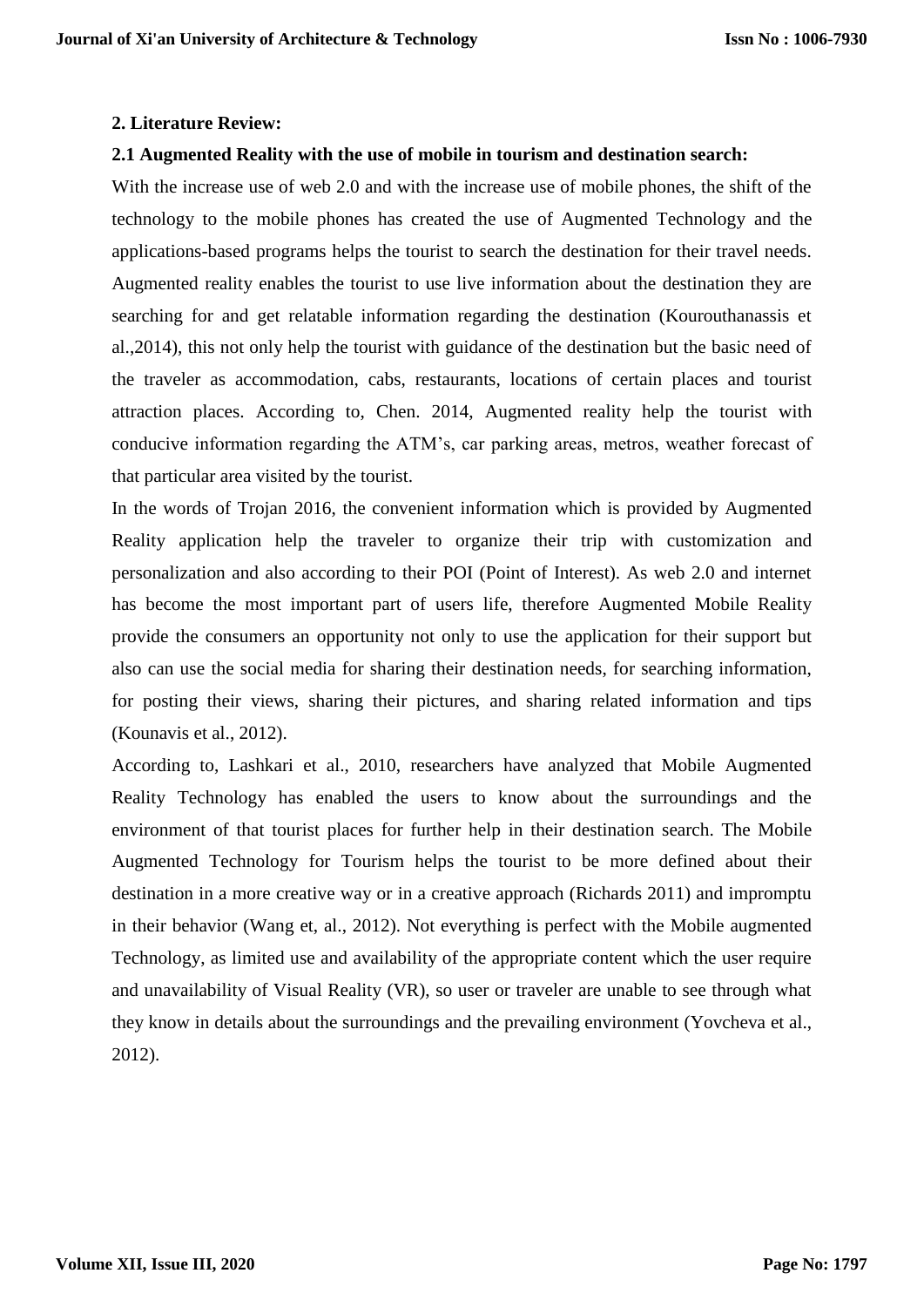### **2.2 Technological Compliance:**

The Unified Theory of Acceptance and Usage of Technology (UTAUT) formulated by Venkatesh et al., 2003, aims to explain the user's objective to search for information system for consecutive user behavior. The proposed theory explores that there are four constructs that are (1).Performance Expectancy (2). Effort Expectancy (3). Social Influence (4). Facilitating Conditions. Among the four proposed theories the first three are the direct determinative of user behavior and intention for using the augmented technology, whereas the fourth determinant has the direct relation with the intention with the user behavior of Gender, Age, Experience and Voluntariness act as a moderator the impact of four key construct on the user intention and behavior.

Later Venkatesh et, al. 2012 also developed the Unified Theory of Acceptance and Usage of Technology 2 i.e., UTAUT2, assimilating the three other construct sybaritic motivation, monetary value and habit. The extended model of UTAUT, UTAUT2 has postulated more of the social network technology delivering network usage technology and makes it more user friendly from the consumer point of view. Hedonic Motivation is an important part in consumer value and technological acceptance (Dickinger et al., 2006), with the addition of monetary value and habit of the user, the advance model UTAUT2 has become more prominent as with the enhancement in time and effort with motivation and monetary value and habit of the user has also been observed. It has been also observed that the use of habit and monetary value has also intensifies the user intention and behavior while using mobile internet for using Mobile Augmented Reality application for tourism.

According to Goodhue and Thompson, 1995 The Task Technology Fit (TTF) model examines that how the consumer according to his task and degree of requirement select a technology and get fit in into that technology. It also depends on the user intention to adopt a technology or advances in technology until and unless it fit between their task and uses and doesn't hamper their performance or improve their performance (Junglas et al., 2008; Lee et al., 2007).

### **3. Conceptual Framework:**

The Task Technology Fit (TTF) may define TTF as Performance Expectancy (PI), Behavioral Intention (BI) and User Behavior (UB) and UTAUT, UTAUT2 in Mobile Augmented Technology in Tourism. Under mentioned is the construct of both TTF and UTAUT UTAUT2 model are elongated.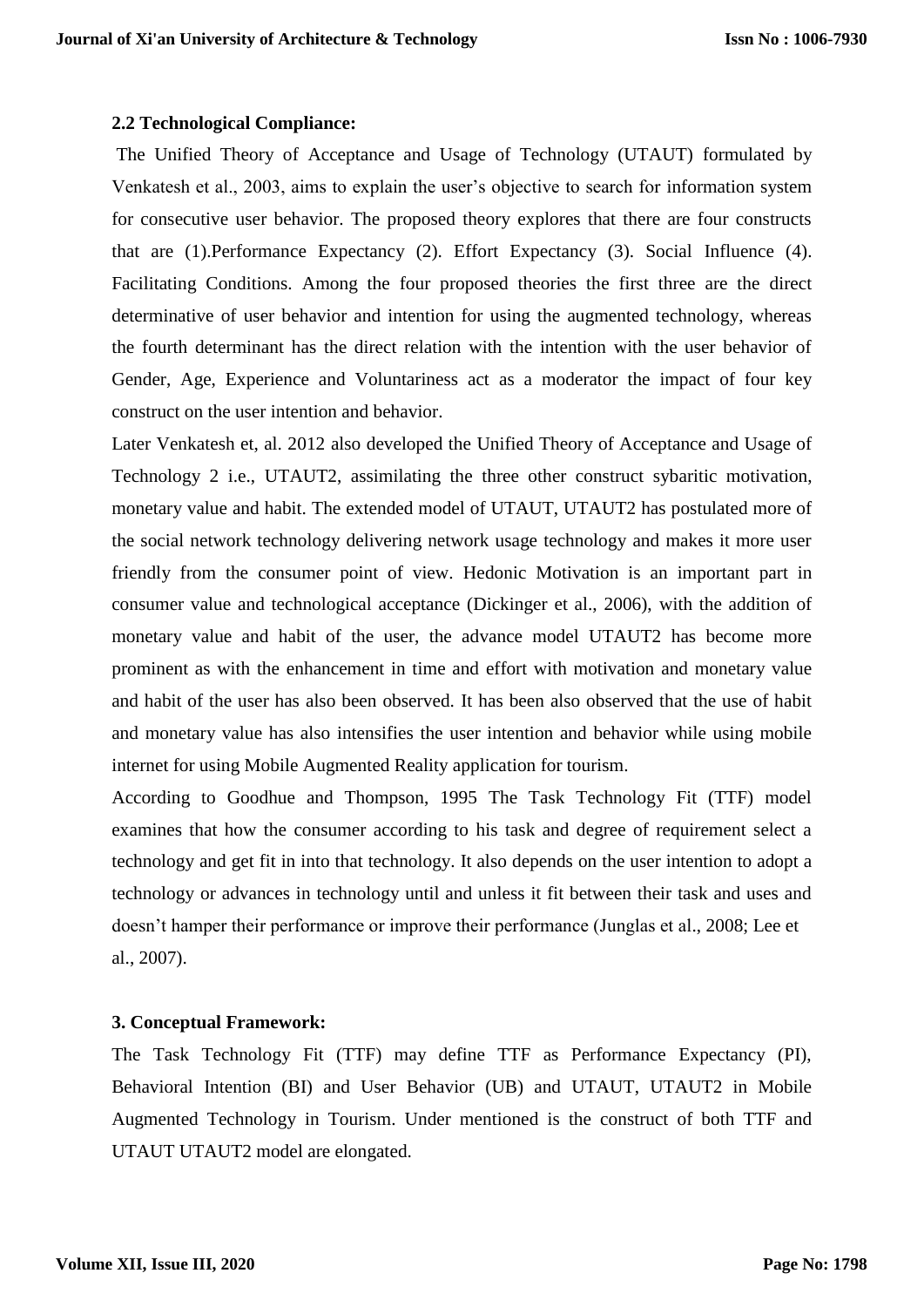In the words of Gebauer and Ginsburg (2009), observed that Task Technology Fit of using mobile technology is considered by task attribute combined by technology acceptance leads to following hypothesis.

### **H1: The impact of task attributes will be positive on Task Technology Fit**

### **H2: The impact of technology will be positive with Task Technology Fit.**

According to Schrier et al., 2010, Task Technology Fit (TTF) influences the user performance expectancy. It varies according to the user/tourist/ traveler demand for Mobile Application performance to be according to their will, less time taking, omnipresent, userfriendly to improve their performance.

## **H3: The Impact of Task Technology Fit will be positive on user's Performance Expectancy (PE)**

Accordingly, a good Fit Technology will improve the User Behavior (UB) and Behavior Intention (BI), whereas if the task doesn't fit the user need so there will be negative User Behavior (UB) and Behavior Intention (BI) (Lee et al.,2007).

### **H4: The Impact of Fit Technology will be positive towards User Behavior (UB)**

### **H5: The Impact of Fit Technology will be positive towards Behavior Intention (BI)**

With the use of technology, user can take benefits of Mobile Augmented Technology as it is pervasive in application, immediacy, which enable the user to use the application without hassle and feel easy and saves time and effort (Zhou at al., 2010).

### **H6: The impact of Fit Technology will be positive on user Effort Efficiency (EE)**

Performance Expectancy (PE) as the name suggest is the behavior of the user to expect from the Mobile Augmented Reality for tourism that they do the task as efficiently as the user expect the application to do and they ensure that the service is providing them the desired inputs for the task to be accomplished (Venkatesh at al., 2003).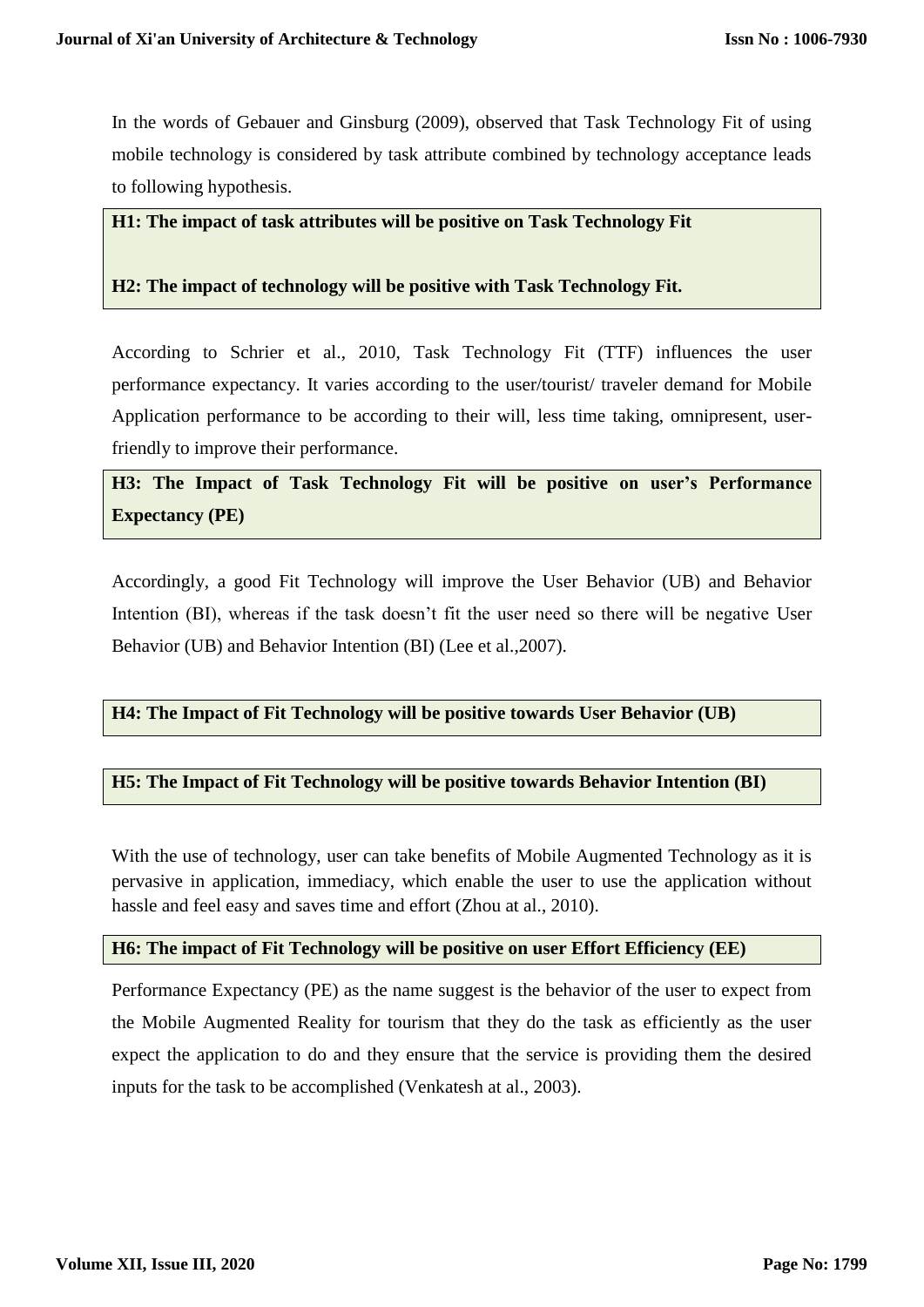**H7: The impact of performance Expectancy (PE) on Behavior Intention (BI) will be positive on the user depending on their age and gender.**

According to The Unified Theory of Acceptance and Usage of Technology (UTAUT), Effort Expectancy can be defined as the lack of difficulty faced by the user at time of defining the users Behavior Intention (BI) using the Mobile Augmented Technology for Tourism (Venkatesh at al., 2003).

In addition to the above, Effort Expectancy (EE) also affect Performance Expectancy (PE). This is explained in manner that every user has certain expectations with the Mobile Augmented Technology and to a certain level of expect a high or good performance with the application and the effort to use the application will be lesser in comparison to other applications.

**H8: The impact of Effort Expectancy will be more and positive on Behavior Intention (BI) depending on the age and gender of the user.**

**H9: The impact of Effort Expectancy will be more and positive on Performance Expectancy (PE) depending on the age and gender of the user.**

Social Influence (SI) as the names suggest that the user is influenced by the social group and the decision making is influenced by the environment in which the user entails, such as peer, family, colleagues and friends (Lopez-Nicolas et al., 2008). Their opinion enables the user to take the decision regarding the Mobile Augmented Reality Technology for tourism related searches (Zhou et al., 2010).

**H10: The impact of Social Influence (SI) on Behavior Intention (BI) is positive depending on the age and gender of the user.**

Facilitating conditions (FC) has a significant importance towards attitude and usage of user in terms of be behavior control and this will reflect the technical know-how of the Mobile Augmented Reality Technology in Tourism and the generating the knowledge, ability and resources (Venkatesh et al. 2003; Venkatesh et al. 2012). In a way the user behavior is accessed through user intention.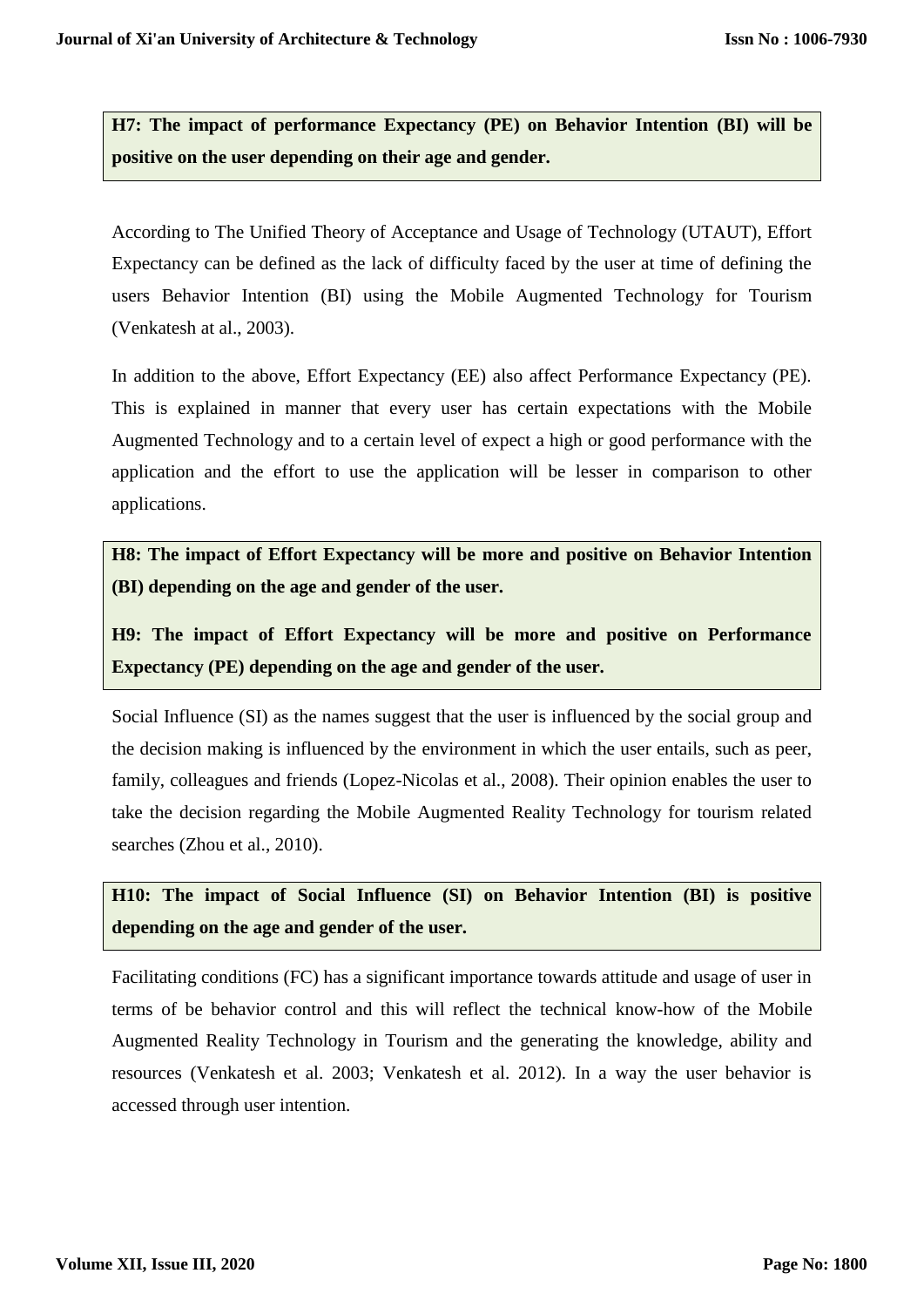**H11^1: The impact of Facilitating Condition (FC) on User Behavior (UB) will be positive depending on the age and gender of the user.**

**H12^2: The impact of Facilitating Condition (FC) on User Intention (UI) will be positive depending on the age and gender of the user.**

While defining Hedonic Motivation, the user uses the fun and active part of the technology, where user is motivated through the pleasure that is provided by technology (Brown and **Venkatesh** 2005). Therefore, Hedonic Motivation is led as a prognosticator to use the mobile Augmented Technology in searching their destinations.

**H12: The Impact of Hedonic Motivation (HM) on users Behavior Intension will be positive depending on the gender and age of the user.**

Another construct of the theory is Price Value (PV) that is when the user takes the application above the monetary value and has a positive influence over the intention of the user (Venkatesh et,al. 2012). Usually the monetary value is considered as when the user uses the mobile augmented application, so for running that application the need for internet is very important and recharges of using internet pertains to monetary value.

**H13: The impact of Price Value (PV) on User Behavior Intention (BI) will be positive depending on the age and gender of the user.**

Habit is a construct that reflect the past experiences of the user and accordingly take the recent decisions (Venkatesh et,al. 2012). According to Kim and Malhotra (2005) user previous usage also help them to decide or accept the recent technologies and future use of it.

**H14\*1: The impact of Habit on User Behavior Intention will be positive depending on the age and gender of the user.**

**H14\*2: The impact of Habit on User Intention (UI) on technology will be positive depending on the age and gender of the users.**

According to, Venkatesh et.al, 2003, there is a theory for each and every model that user Behavior Intention (BI) will have positive impact on user Behavioral Technology (UBT).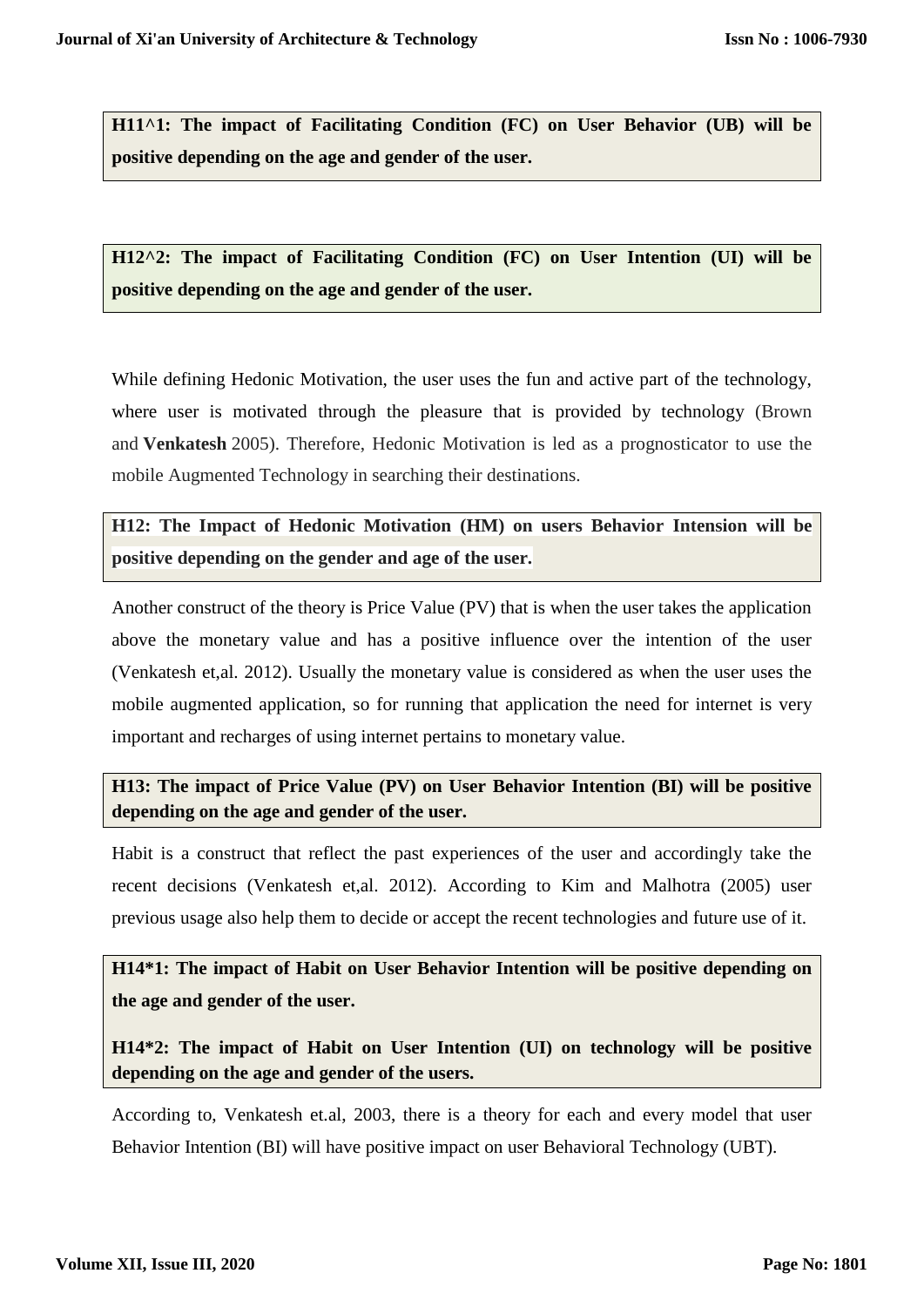**H15: The impact of user Behavior Intension (BI) on user Behavior Technology (UBT) will be positive depending on the age and gender of the user.**

#### **4. Research Methodology:**

The entire construct are available for the measurement from the Literature. The measurement was done using the seven point Likert Scale, ranging from Strongly Agree to Strongly Disagree. The questionnaire was filled by 100 respondents.

When correlation between the two sample distributions of the first and second respondent groups was analyzed using the Kolmogorov-Smirnov (K-S) test, we found non-response bias (Ryans, 1974). Addition to this, common method bias was also examined using Harman's one factor- test (Podsakoff et al., 2003), and found to be of no significance in the data set.

### **5. Data Analysis and Findings:**

The study is conducted to do the analysis of the relationships defined in the research model, Smart PLS 2.0 M3 (Ringle et al., 2005) was used for three different reasons: (i) not all items in the data were distributed normally ( $p < 0.01$  based on Kolmogorov-Smirnov's test); (ii) the research model had not been previously developed; and (iii) the research model was considered to be complex.

Table 2 presents the *t-*values, average variance extracted (AVE), composite reliability (CR) and Cronbach's alpha (CA). Since the reliability indicator unit loading must be greater than 0.7 (Henseler et al., 2009), the items FC4 (0.68), U4 (0.56), U5 (0.56), and U6 (0.66) were eliminated as they presented a lower value than that required and it aslo lack statistical data for evidences. All items were statistically significant at 1% according to the analysis of the t-statistics values.

The constructs reliability is measured considering two indicators into account: (1) Composite Reliability (CR) and (2) Cronbach's Alpha (CA). According to Hair et al. (2010), CR analysis the reliability and internal consistency of each construct and degree at which the items constitute the mentioned constructs. CA approximates the reliability, taking into consideration the indicator inter-correlations and infer that all indicators are equally reliable (Henseler et al., 2009).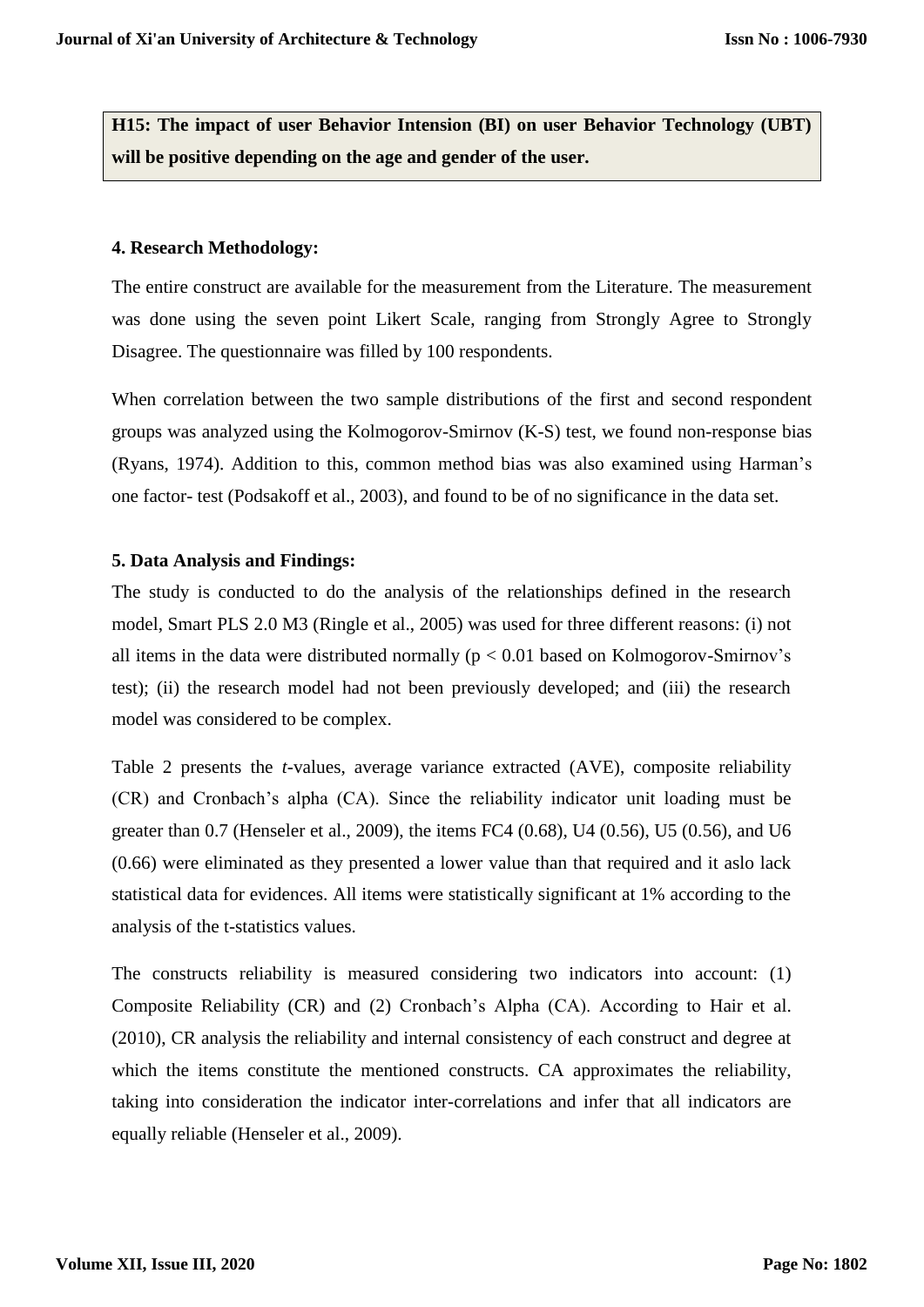Finally, to test discriminant validity of the constructs the data present in Table 3 could be analyzed through two criteria: i.e. (1) Fornell-Larker measure and cross-loadings. The first theory states that the square root of AVE must be greater than the correlations between the construct (Henseler et al., 2009), while the another one necessitates that the loading of each indicator must be higher than all the cross-loadings (Chin, 1998). As conferred in Table 3, the square roots of AVE (elements exhibited in the diagonal) were greater than the correlation between each pair of constructs (elements exhibited off-diagonal). Moreover, our findings proved that the patterns of loadings exceeded the cross-loadings, consequently both measures were fulfilled.

Regarding UTAUT2, not all direct constructs were statistically significant. Performance Expectancy (= 0.11;  $p < 0.10$ ), Facilitating Conditions (= 0.15;  $p < 0.01$ ), Hedonic Motivation (= 0.21;  $p < 0.01$ ), and Habit (= 0.38;  $p < 0.01$ ) were symbolic in defining Behavioral Intention to use Mobile Augmented Technology in tourism, whereas, Effort Expectancy, Social Influence and Price Value were not included. TTF had good indicator  $(= 0.14; p < 0.01)$  for determining Behavioral Intention to use Mobile Augmented Technology in tourism. It is also crucial to note that Effort Expectancy  $(= 0.40; p < 0.01)$ was proved to justify Performance Expectancy.

Table 3 summarizes the results of PLS estimation and findings revealed that not all of the constructs were statistically significant.

Task Characteristics  $(= 0.17; p < 0.01)$  and Technology Characteristics  $(= 0.49; p < 0.01)$ were statistically significant in determining Task Technology Fit (TTF). In addition, TTF was statistically significant in determining Behavioral Intention  $(0.14; p < 0.01)$  for Mobile Augmented Reality Technology in Tourism, and also demonstrated to have a positive effect on Performance Expectancy  $(= 0.37; p < 0.01)$ . Technology Characteristics  $(= 0.66; p < 0.01)$  was also used to examine the Effort Expectancy.

With reference to, UTAUT2, not all effects explicitly statistically significant. Performance Expectancy (= 0.11;  $p < 0.10$ ), Facilitating Conditions (= 0.15;  $p < 0.01$ ), Hedonic Motivation (=  $0.21$ ; p <  $0.01$ ), and Habit (=  $0.38$ ; p <  $0.01$ ) were significant in determining Behavioral Intention to use Mobile Augmented Technology for tourism, whereas Effort Expectancy, Social Influence and Price Value were not taken into consideration. Also, TTF had good indicators  $(= 0.14; p < 0.01)$  for determining Behavioral Intention to use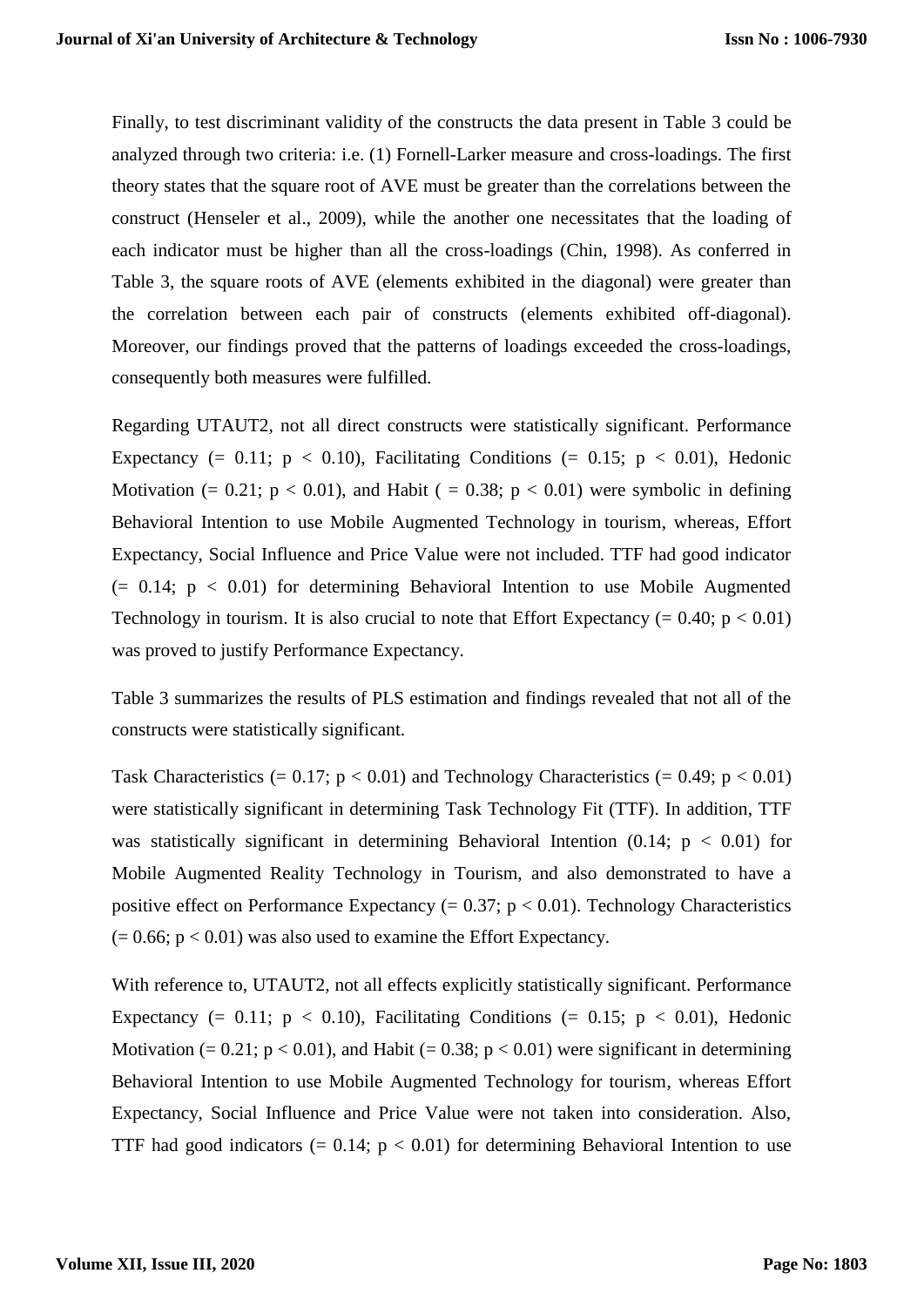Mobile Augmented Technology. It is also necessary to idenify that Effort Expectancy (= 0.40;  $p < 0.01$ ) was confirmed to examine Performance Expectancy.

Conclusively, all indicators classifying usage of Mobile Augmented Technology were confirmed, TTF =0.29;  $p < 0.01$ ), Habit (= 0.31;  $p < 0.01$ ) and Behavioral Intention (= 0.15; p <0.10), except the Facilitating Conditions. Regarding UTAUT2 mediators (age and gender), they are unable to satisfy the relevant value (  $\geq 1.65$ ;  $p \leq 0.10$ ) to be statistically significant for the research model.

### **6.1 Theoretical implications**

Findings show that Facilitating Conditions (FC) have low consequences on the intention to use (H11^1) and possibly they are not influenced to user behavior (H11^2), compairing with UTAUT2 model. Though Fascinating, the result was a type of the study conducted by San Martín and Herrero (2012), the evaluation of which was how consumers from the rural area find their accommodation by tourist, when it was put in to consideration with respect to hospital services (Aggelidis and Chatzoglou, 2009) and resultant to which it was found that FC to influence behavior. Such results also show the updated knowledge of tourists regarding technological innovations when using mobile applications and it make it easy for the user to use (Ukpabi and Karjaluoto, 2016). In coordination with this finding is the analysis of a correlation between TTF and UTAUT2 constructs, as Technology Characteristics strongly influence EE, suggesting that a higher use of technology and user friendliness in mobile application users' powers facilitating conditions.

The results regarding EE, Social Influence (SI), and Price Value (PV) over Behavioral Intention (BI) suggest that respondents are not anxious with the use of Mobile Augmented Technology for tourism, nor they are concerned with the opinion of others – relatives, friends and colleagues – regarding these technologies or their price. Finally, considering the effects on Use Behavior, all constructs (TTF, Habit, and BI) were significant except FC, meaning that respondents are not concerned to adopt the technology. This further examines the fundamental nature of Mobile Augmented Technology in tourism, which still needs to be tested and examined when compared to acceptance of other mobile technologies (Han et al., 2013).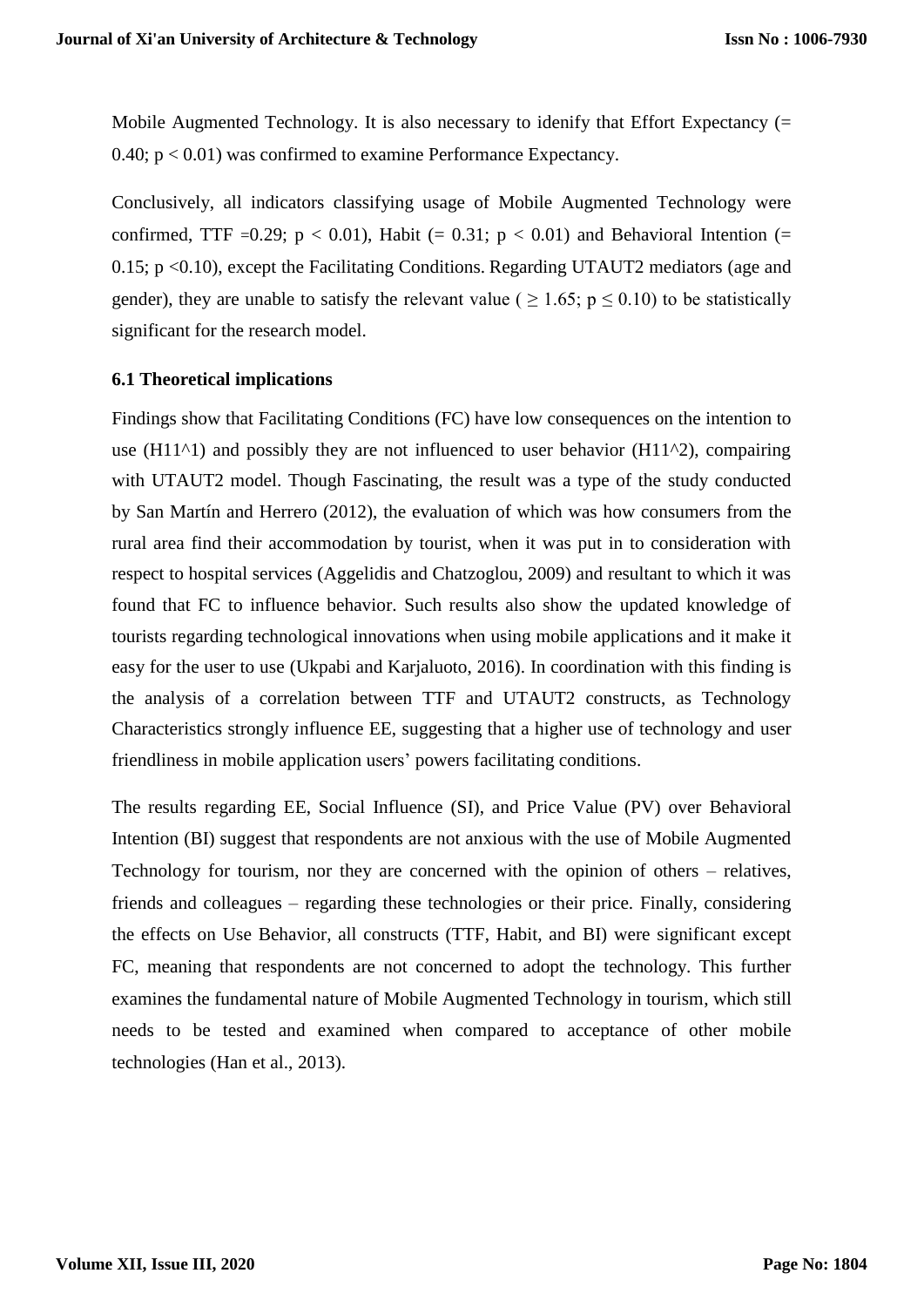### **6.2. Practical implications**

Mobile Augmented Reality Technology in tourism service providers should devote themselves examining the different aspect of the market with the objective of understanding the consumers and by this they can understand the consumer and know how to gratify them. A tourist whose aim to enjoy the moment they have been for the destination will only need the particular and important information regarding theplaces and the destination they want to cover.

Consumers in different stages of their lives think thoroughly regarding their demands and needs. It can vary to age group and gender and also according to their demographics.

Moreover, it is necessary to understand that consumers are becoming more demanding, and an easier way to entertain and attract them towards the services provided by the service providers. The user feels more anxious towards (Hedonic Motivation – HM) the use of an application that is meant for their destination searches (Performance Expectancy – PE), and with technological developments (Facilitating Conditions – FC) an application can be helpful to a tourist in defining their road map towards their destination search. Prior to a trip, consumer always plan for the different things for beginning the trip (i.e., weather condition, transportation facility, how and where to book a hotel), or if they thought of exploring the new ways they will, they will definitely need a navigation system. They will explore about the places to be visited, where to find the tasty food and how to explore that area (i.e. cultural guidance, restaurant advice, events in town). Sometimes, if the tourist is travelling outside the country will be needing translation tools that would be extremely useful.

Finally, Mobile Augmented Reality Technology will be benefiting both suppliers and tourists as it will provide both efficacy and convenience.

### **6.3. Limitations and future research**

With the 100 responses provides a significant overview of Mobile Augmented Reality Technology for tourism acceptance. In addition, this study could be used to study other geographical areas. This will not only conduct segmentation analysis from a consumer perspective but also the defining different solutions according to attributes and anticipated benefits of using the technology.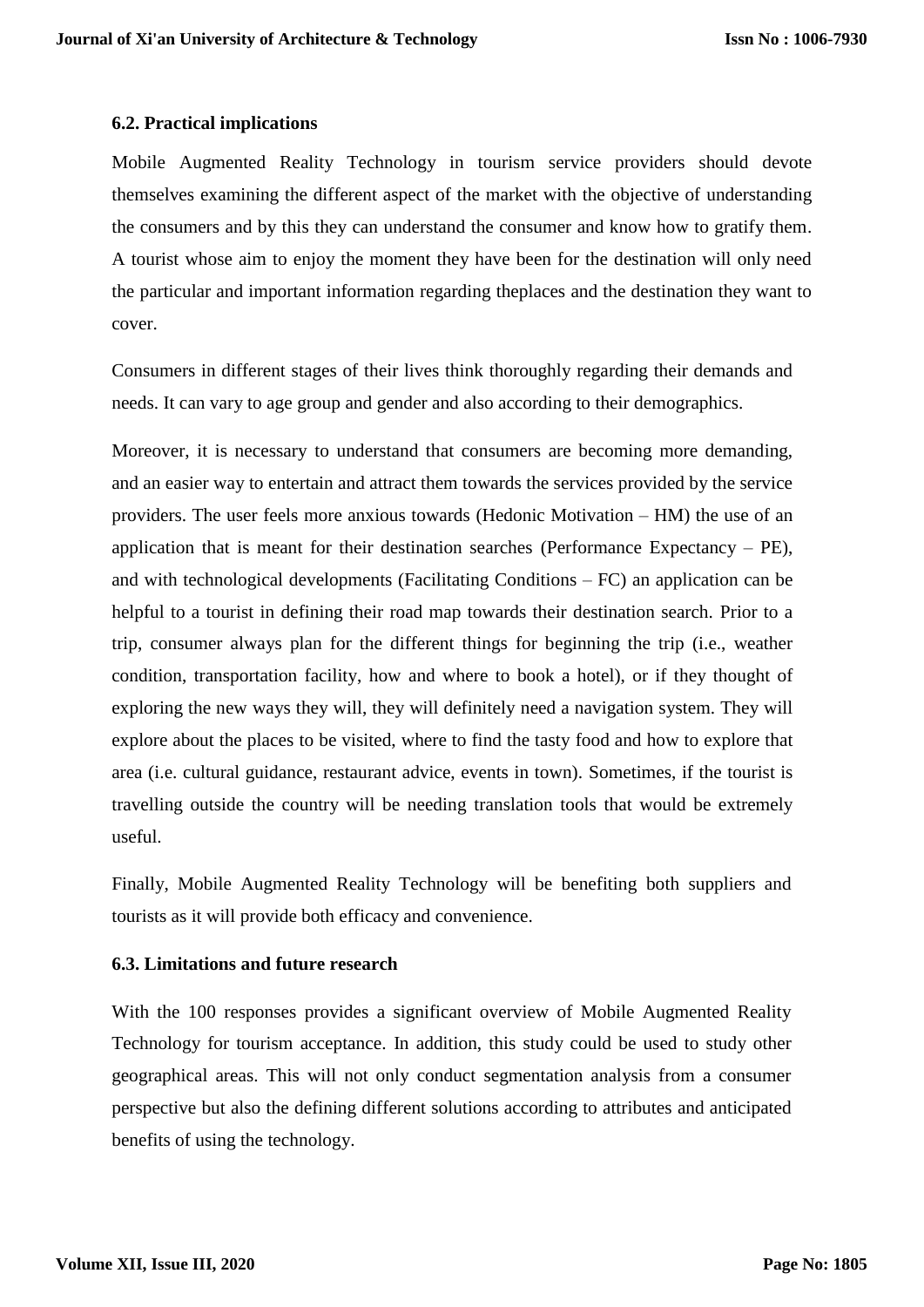### **References**

- Aggelidis, V.P. and Chatzoglou, P.D. (2009), "Using a modified technology acceptance model in hospitals", *International Journal of Medical Informatics*, Vol.78 No.2, pp.115-126.
- Brown, S.A. and Venkatesh, V. (2005), "Model of Adoption of Technology in the Household: Baseline Model Test and Extension Incorporating Household Life Cycle", *MIS Quartely*, Vol.29 No.4, pp.399-426.
- Brislin, R.W. (1970), "Back-Translation for Cross-Cultural Research", *Journal of Cross-Cultural Psychology*, Vol.1 No.3, pp.185-216.
- Chen, W. (2014), "Historical Oslo on a handheld device A mobile augmented reality application", *Procedia Computer Science*, Vol.35, pp.979-985.
- Chin, W.W. (1998), "Issues and opinion on structural equation modeling", *MISQuartely*, Vol.22, No.1, pp.6-15.
- Dickinger, A., Arami, M. and Meyer, D. (2006), "Reconsidering the adoption process: enjoyment and social norms—antecedents of hedonic mobile technology use", in *Proceedings of the 39th Annual Hawaii International Conference on System Sciences, 2006. HICSS'06*, IEEE.
- Gebauer, J. and Ginsburg, M. (2009), "Exploring the black box of task-technology fit", *Communications of the ACM*, Vol.52 No.1, pp.130-135.
- Goodhue, D.L. and Thompson, R.L. (1995), "Task-technology fit and individual performance", *MIS Quartely*, Vol.19 No.2, pp.213-236.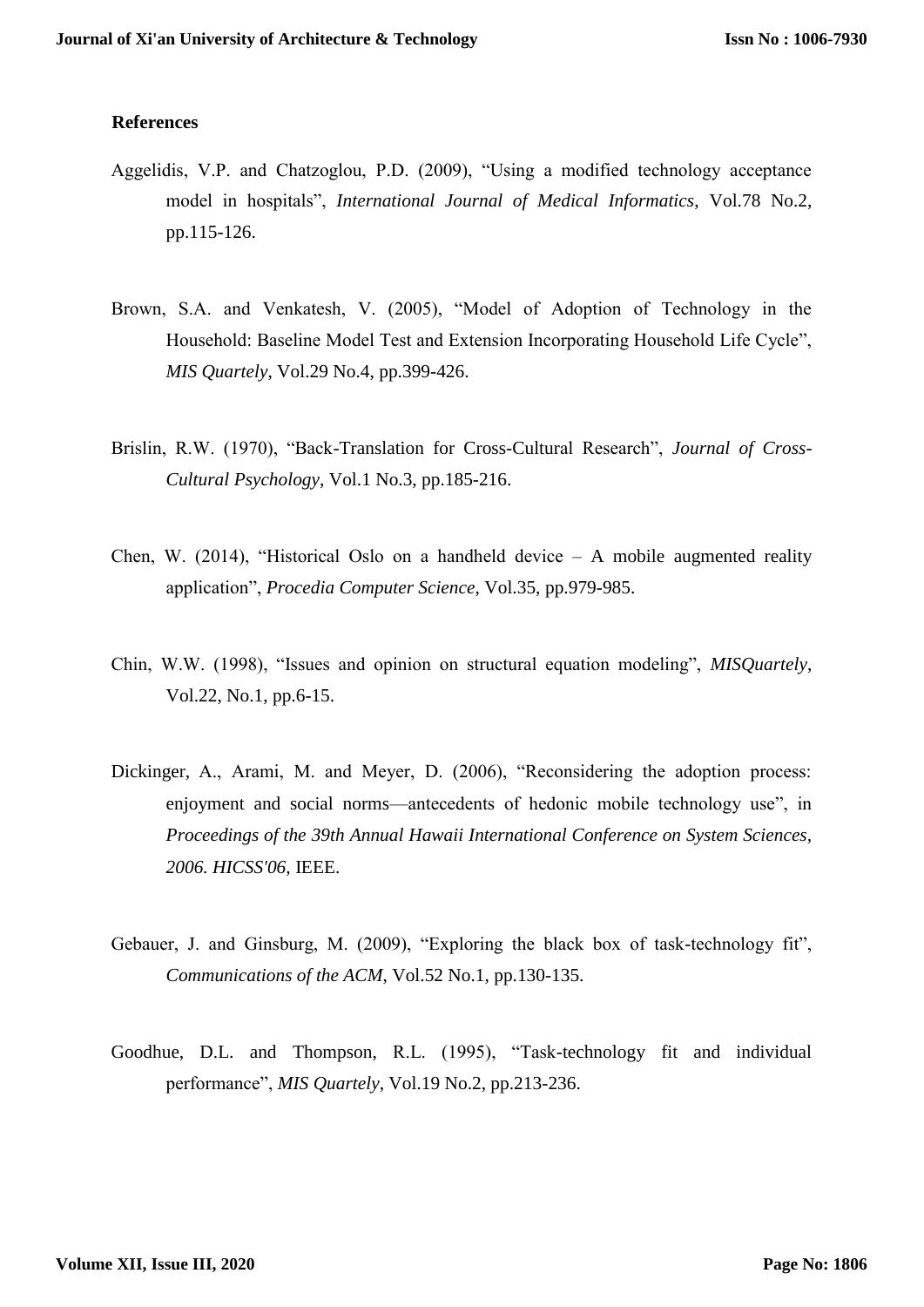- Hair, J.F.J., Black, W.C., Babin, B.J. and Anderson, R.E. (2010), *Multivariate Data Analysis (7th Edition)*, Prentice Hall, New Jersey, USA.
- Han, D.I., Jung, T. and Gibson, A. (2013), "Dublin AR: implementing augmented reality in tourism", in *Information and communication technologies in tourism 2014*, Springer, pp.511-523.

Kourouthanassis P., Boletsis C., Bardaki C. and Chasanidou, D. (2014), "Tourists responses to mobile augmented reality travel guides: The role of emotions on adoption behavior", *Pervasive and Mobile Computing*, Vol.18, pp.71-87.

Law, R., Buhalis, D. and Cobanoglu, C. (2014), "Progress on information and communication technologies in hospitality and tourism", *International Journal of Contemporary Hospitality Management*, Vol.26 No.5, pp.727-750.

Lashkari, A.H., Parhizkar, B. and Mohamedali, M.A. (2010), "Augmented reality tourist catalogue using mobile technology", in *Second International Conference on Computer Research and Development*, IEEE, pp.121-125.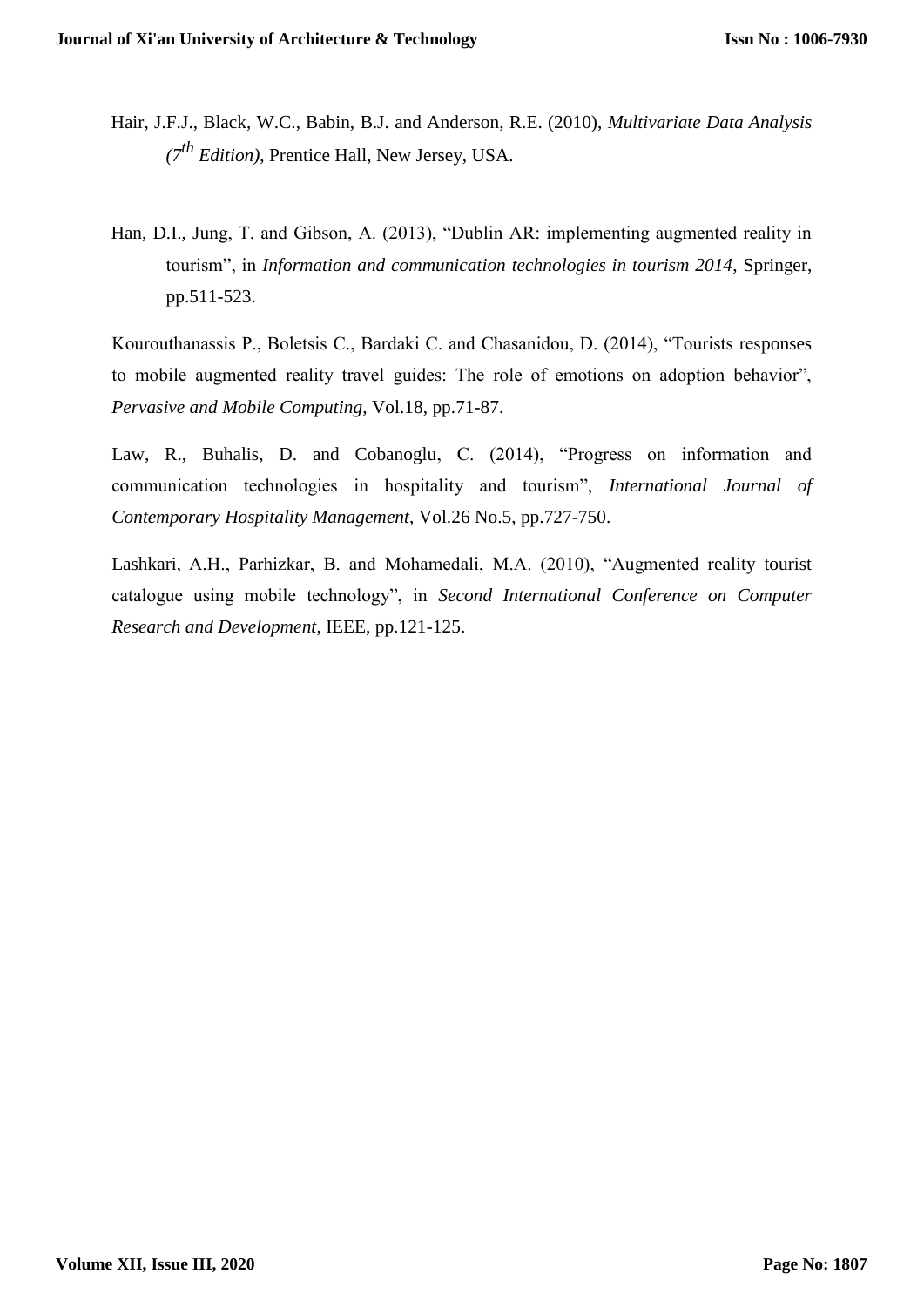| <b>Constructs</b>        | <b>Items</b>                                                               |                 | <b>Source</b> |
|--------------------------|----------------------------------------------------------------------------|-----------------|---------------|
|                          |                                                                            |                 |               |
|                          |                                                                            |                 |               |
|                          | I find mobile internet useful in my destination<br>search                  | PE1             |               |
|                          | I think that mobile internet enhances my chances of                        |                 |               |
|                          | getting things that are important to me in my                              |                 |               |
| Performance              | destination search                                                         | PE <sub>2</sub> |               |
| Expectancy (PE)          |                                                                            |                 |               |
|                          | I think mobile internet would enable me to conduct<br>destination searches |                 |               |
|                          |                                                                            | PE3             |               |
|                          | activities more quickly                                                    |                 |               |
|                          | Learning how to use mobile internet for destination<br>search activities   |                 |               |
|                          |                                                                            | EE1             |               |
|                          | its easy for me                                                            |                 |               |
|                          | My interaction with mobile internet in destination<br>search activities is |                 |               |
| <b>Effort Expectancy</b> |                                                                            | EE <sub>2</sub> |               |
|                          | clear and understandable                                                   |                 |               |
| (EE)                     |                                                                            |                 |               |
|                          | I find mobile internet easy to use in destination                          |                 |               |
|                          | search activities                                                          | EE3             |               |
|                          |                                                                            |                 |               |
|                          | It is easy for me to become adept at using mobile<br>internet              |                 |               |
|                          | in destination search activities                                           | EE4             |               |
|                          |                                                                            |                 |               |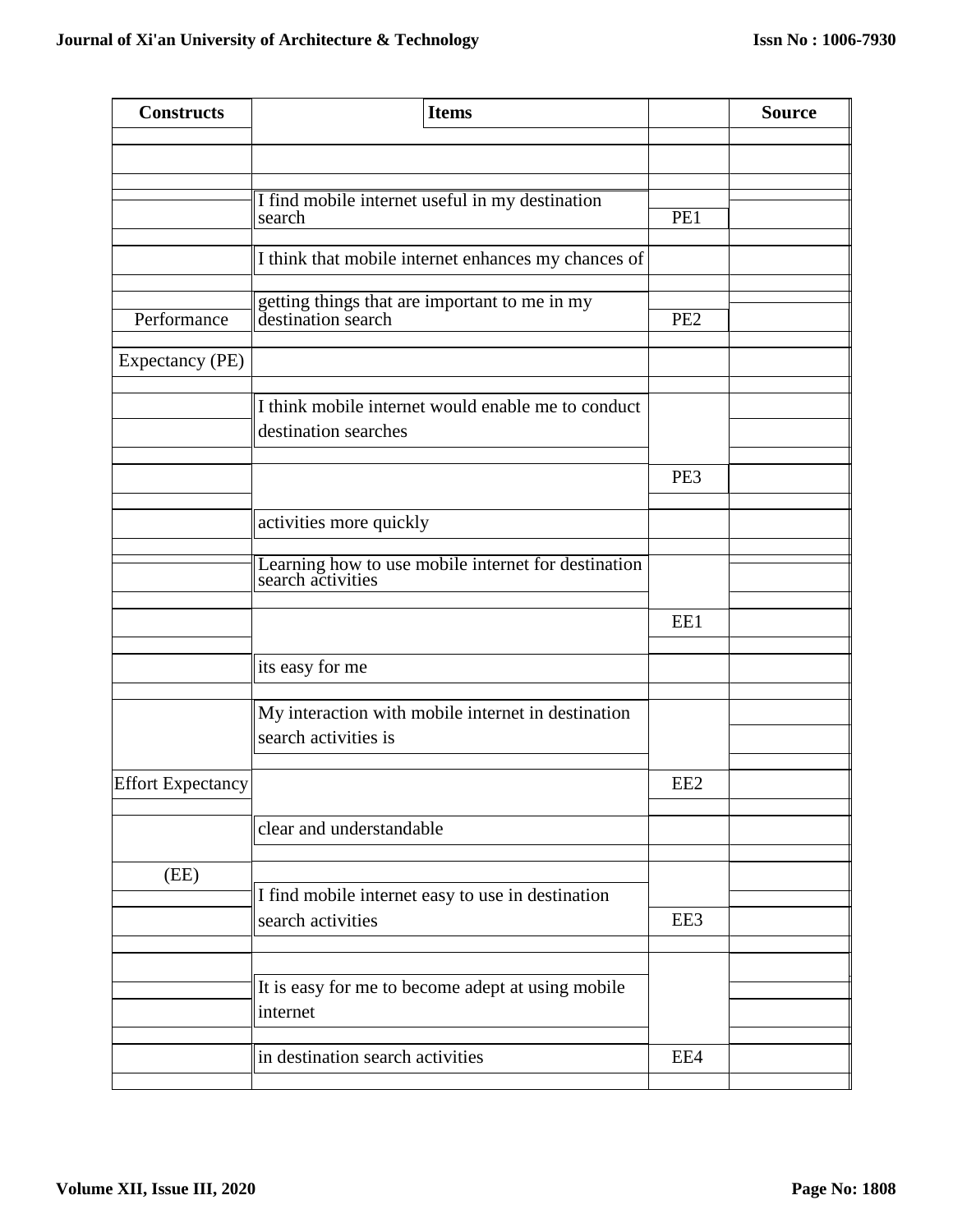|                  | People who are impacted by my behaviour think<br>that I should use |                 | Venkatesh et al. |
|------------------|--------------------------------------------------------------------|-----------------|------------------|
|                  |                                                                    | SI1             |                  |
|                  | mobile internet in my destination search activities                |                 | (2003),          |
|                  | People who are paramount importance to me think                    |                 |                  |
|                  | that I should use                                                  |                 | Venkatesh et al  |
|                  |                                                                    | SI <sub>2</sub> |                  |
|                  | mobile internet in my destination search activities                |                 | (2012)           |
| Social Influence |                                                                    |                 |                  |
| (SI)             | People in my peer who use mobile internet services                 |                 |                  |
|                  | in destination search have more prominence than<br>those who do    | SI <sub>3</sub> |                  |
|                  |                                                                    |                 |                  |
|                  | not                                                                |                 |                  |
|                  | Having mobile internet services in destination<br>search is a      |                 |                  |
|                  |                                                                    | SI <sub>4</sub> |                  |
|                  | Prestige symbol in my peer                                         |                 |                  |
|                  | I have the necessary resources to use mobile<br>internet in        |                 |                  |
|                  |                                                                    | FC1             |                  |
|                  | Destination search activities                                      |                 |                  |
|                  | I have the available knowledge to use mobile<br>internet in        |                 |                  |
| Facilitating     | Destination search                                                 | FC <sub>2</sub> |                  |
|                  |                                                                    |                 |                  |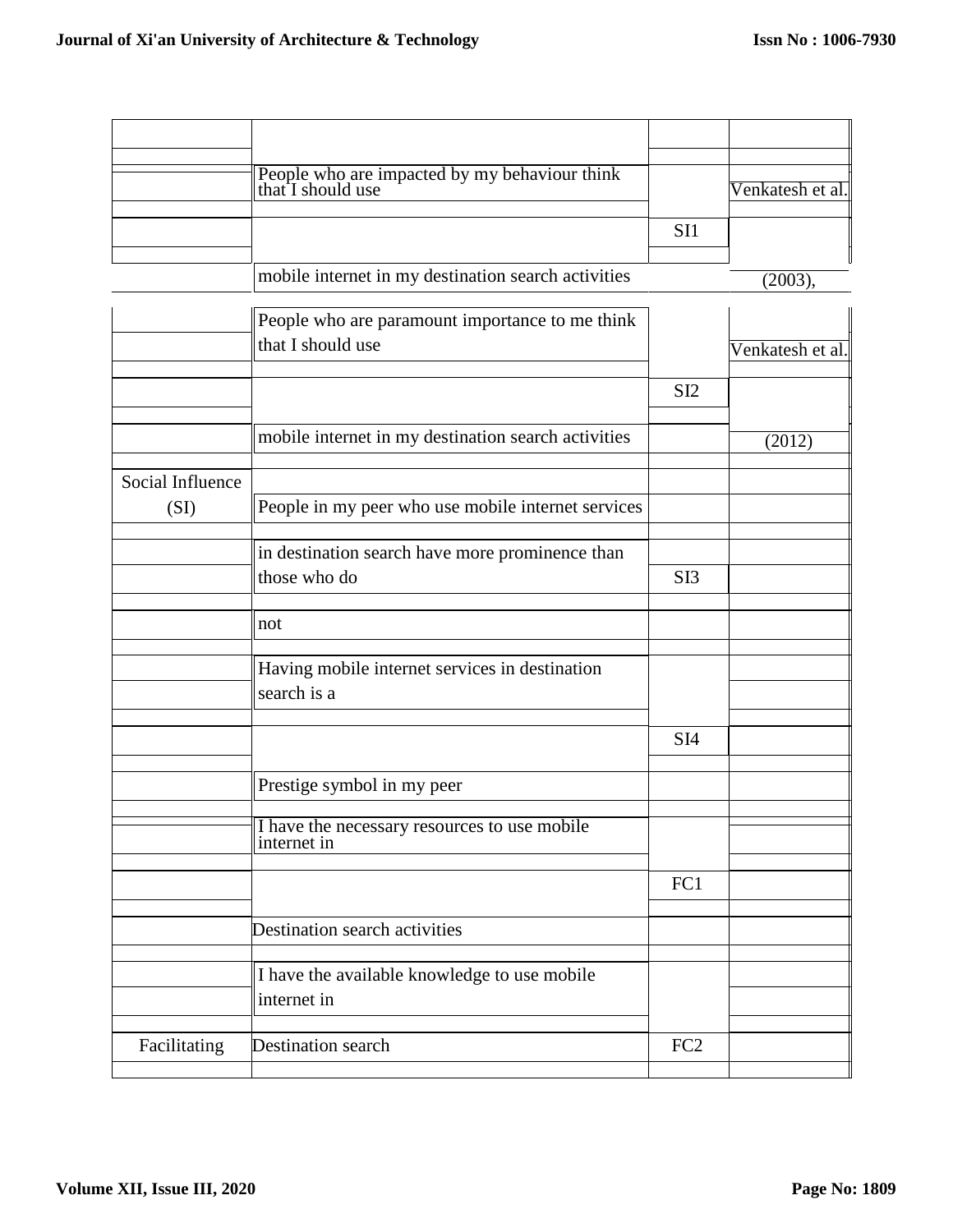|                     | Mobile internet in destination search is compatible.              |                 |                  |
|---------------------|-------------------------------------------------------------------|-----------------|------------------|
| Conditions (FC)     | with                                                              |                 |                  |
|                     | other technologies I use                                          | FC3             |                  |
|                     | I can get help from others when I have difficulties               |                 |                  |
|                     | using                                                             | FC4             |                  |
|                     | mobile internet during my destination search                      |                 |                  |
|                     | Using mobile internet in destination search is fun                | HM1             |                  |
| Hedonic             | Using mobile internet in destination search is                    |                 |                  |
| Motivation          | funfilled                                                         | HM <sub>2</sub> |                  |
| (HM)                | Using mobile internet in destination search is very               |                 |                  |
|                     |                                                                   | HM3             |                  |
|                     | captivating                                                       |                 |                  |
|                     | Mobile internet for destination search is fairly<br>priced        | PV1             |                  |
|                     | Mobile internet for destination search is a good<br>value for the |                 |                  |
|                     |                                                                   | PV <sub>2</sub> |                  |
| Price Value<br>(PV) | money                                                             |                 |                  |
|                     | At a prevailing price, mobile internet destination                |                 | Venkatesh et al. |
|                     | search                                                            |                 |                  |
|                     |                                                                   | PV3             | (2012)           |
|                     | provides a good value                                             |                 |                  |
|                     | The use of mobile internet in destination search has<br>become    | H1              |                  |
|                     |                                                                   |                 |                  |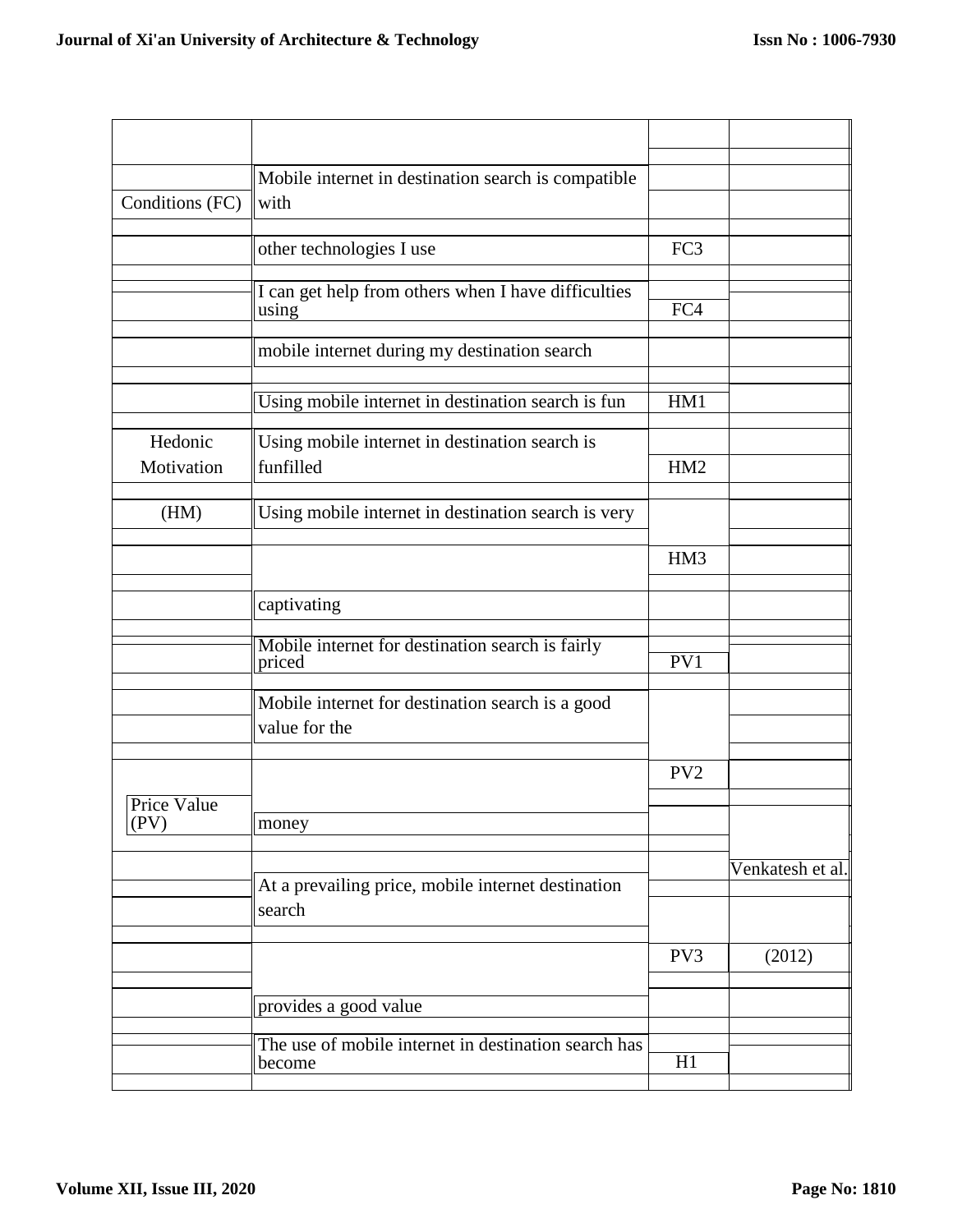|                | a habit for me                                                      | H2             |                  |
|----------------|---------------------------------------------------------------------|----------------|------------------|
|                | I am addicted to using mobile internet for                          |                |                  |
|                | destination search                                                  |                |                  |
|                |                                                                     |                |                  |
| Habit (H)      |                                                                     |                |                  |
|                | I should use mobile internet in destination search                  | H <sub>3</sub> |                  |
|                | Using mobile internet in destination search has                     |                |                  |
|                | become                                                              | H <sub>4</sub> |                  |
|                | Everyday activity for me                                            |                |                  |
|                | I intend to continue using mobile internet in<br>destination search |                |                  |
|                |                                                                     | BI1            |                  |
|                | in the future activities                                            |                | Venkatesh et al. |
| Behavioural    | I will always try to use mobile internet in my                      |                |                  |
|                | destination search                                                  | BI2            | (2003), Martins  |
| Intention (BI) |                                                                     |                |                  |
|                | I am planning to continue to use mobile internet                    |                |                  |
|                | intermittently in                                                   |                | et al. (2014)    |
|                |                                                                     | BI3            |                  |
|                | Destination search                                                  |                |                  |

## **Table 1: List of al constructs**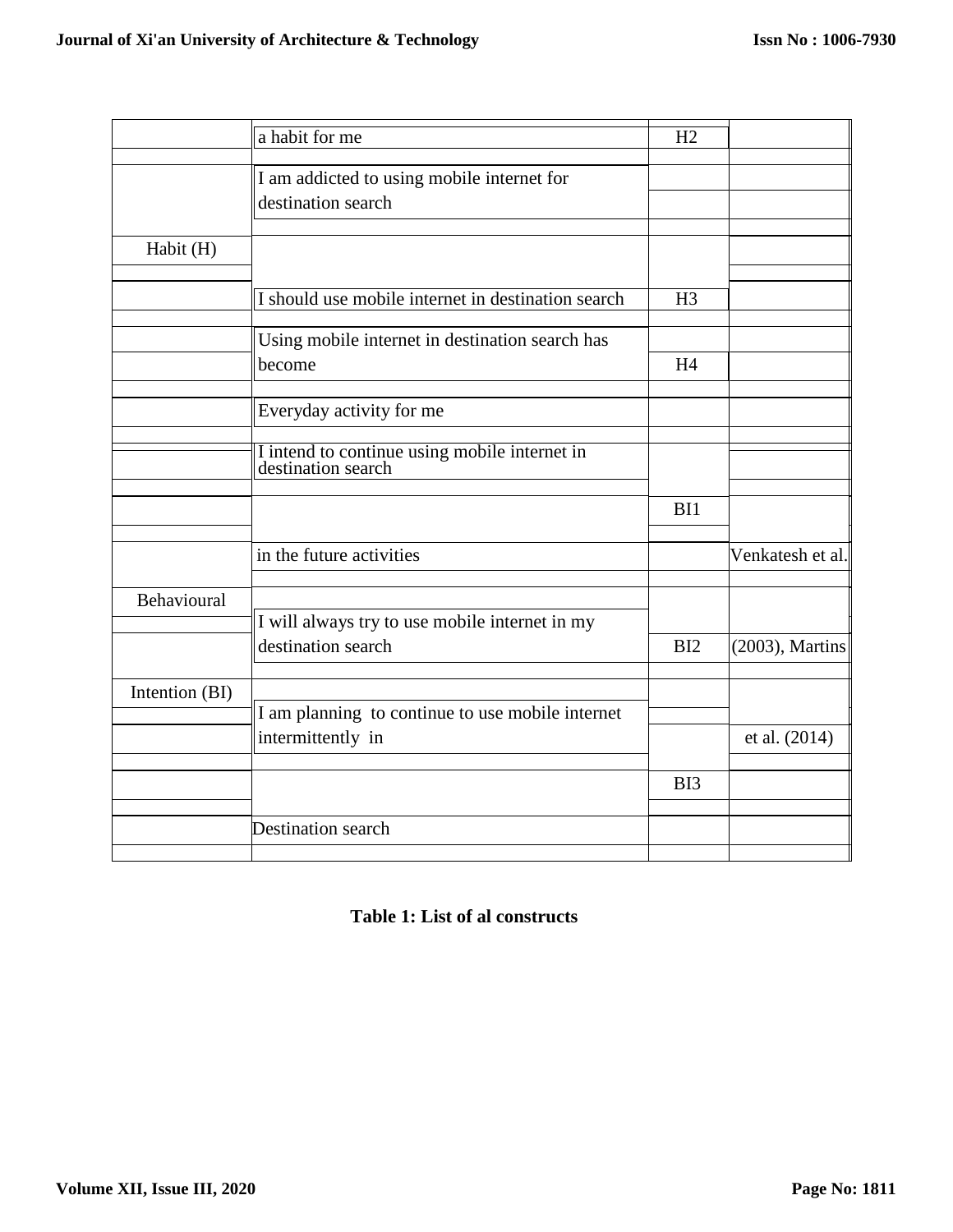| Construct                         | Item              | Loading | t-Value | <b>AVE</b> | CR   | CA   |
|-----------------------------------|-------------------|---------|---------|------------|------|------|
| <b>Task Characteristics (TKC)</b> | TKC1              | 0.9599  | 97.98   | 0.93       | 0.96 | 0.92 |
|                                   | TKC <sub>2</sub>  | 0.97    | 151.17  |            |      |      |
| <b>Technology Characteristics</b> |                   |         |         |            |      |      |
| (TEC)                             | TecC1             | 0.85    | 33.58   | 0.80       | 0.94 | 0.92 |
|                                   | TecC <sub>2</sub> | 0.93    | 93.00   |            |      |      |
|                                   | TecC3             | 0.93    | 97.58   |            |      |      |
|                                   | TecC <sub>4</sub> | 0.87    | 48.57   |            |      |      |
| <b>Task Technology Fit (TTF)</b>  | TTF1              | 0.95    | 118.04  | 0.89       | 0.96 | 0.94 |
|                                   | TTF <sub>2</sub>  | 0.95    | 88.98   |            |      |      |
|                                   |                   |         |         |            |      |      |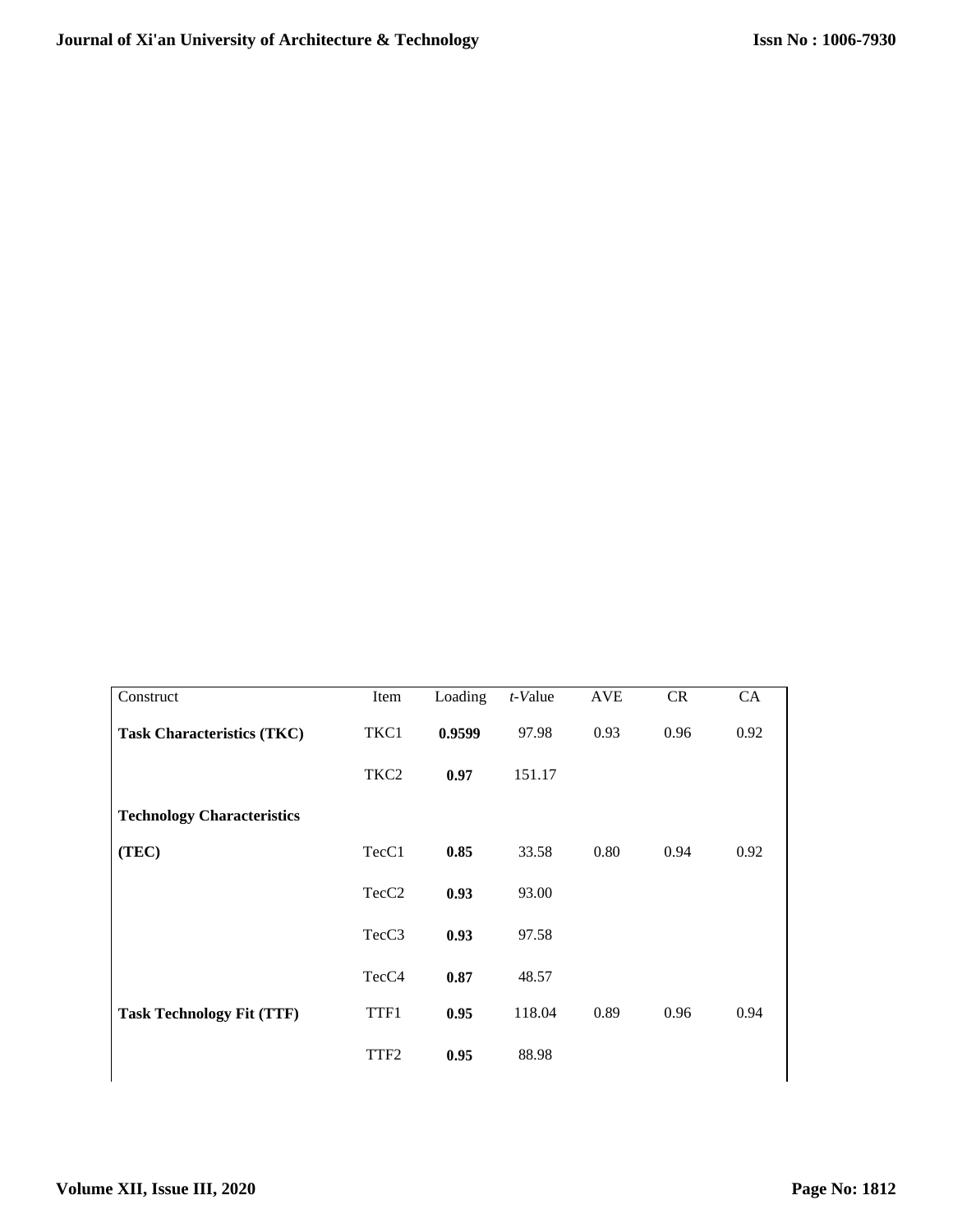|                                    | TTF3                        | 0.93       | 75.64  |      |      |      |
|------------------------------------|-----------------------------|------------|--------|------|------|------|
| <b>Performance Expectancy (PE)</b> | PE1                         | 0.89       | 61.34  | 0.82 | 0.93 | 0.89 |
|                                    | PE <sub>2</sub>             | 0.93       | 83.36  |      |      |      |
|                                    | PE3                         | 0.89       | 54.45  |      |      |      |
| <b>Effort Expectancy (EE)</b>      | EE1                         | 0.91       | 65.55  | 0.83 | 0.95 | 0.93 |
|                                    | EE <sub>2</sub>             | 0.91       | 54.75  |      |      |      |
|                                    | EE3                         | 0.90       | 44.19  |      |      |      |
|                                    | EE4                         | 0.92       | 57.53  |      |      |      |
| <b>Social Influence (SI)</b>       | SI1                         | 0.90       | 63.86  | 0.71 | 0.91 | 0.87 |
|                                    | SI2                         | 0.92       | 84.11  |      |      |      |
|                                    | SI3                         | 0.78       | 24.50  |      |      |      |
|                                    | $\ensuremath{\mathrm{SI4}}$ | 0.75       | 20.54  |      |      |      |
| <b>Facilitating Condition (FC)</b> | FC1                         | 0.84       | 37.75  | 0.69 | 0.90 | 0.85 |
|                                    | FC2                         | 0.89       | 63.20  |      |      |      |
|                                    | FC3                         | 0.90       | 83.01  |      |      |      |
| <b>Hedonic Motivation (HM)</b>     | HM1                         | 0.96       | 147.63 | 0.89 | 0.96 | 0.94 |
|                                    | HM2                         | 0.95       | 127.41 |      |      |      |
|                                    | HM3                         | 0.93       | 83.80  |      |      |      |
| Price Value (PV)                   | PV1                         | 0.93       | 68.77  | 0.90 | 0.96 | 0.94 |
|                                    | $PV2$                       | 0.96       | 147.46 |      |      |      |
|                                    | PV3                         | 0.94       | 99.80  |      |      |      |
| Habit (H)                          | H1                          | $0.91\,$   | 85.50  | 0.77 | 0.93 | 0.90 |
|                                    | H2                          | 0.81       | 36.94  |      |      |      |
|                                    | H <sub>3</sub>              | $\bf 0.86$ | 39.11  |      |      |      |
|                                    |                             |            |        |      |      |      |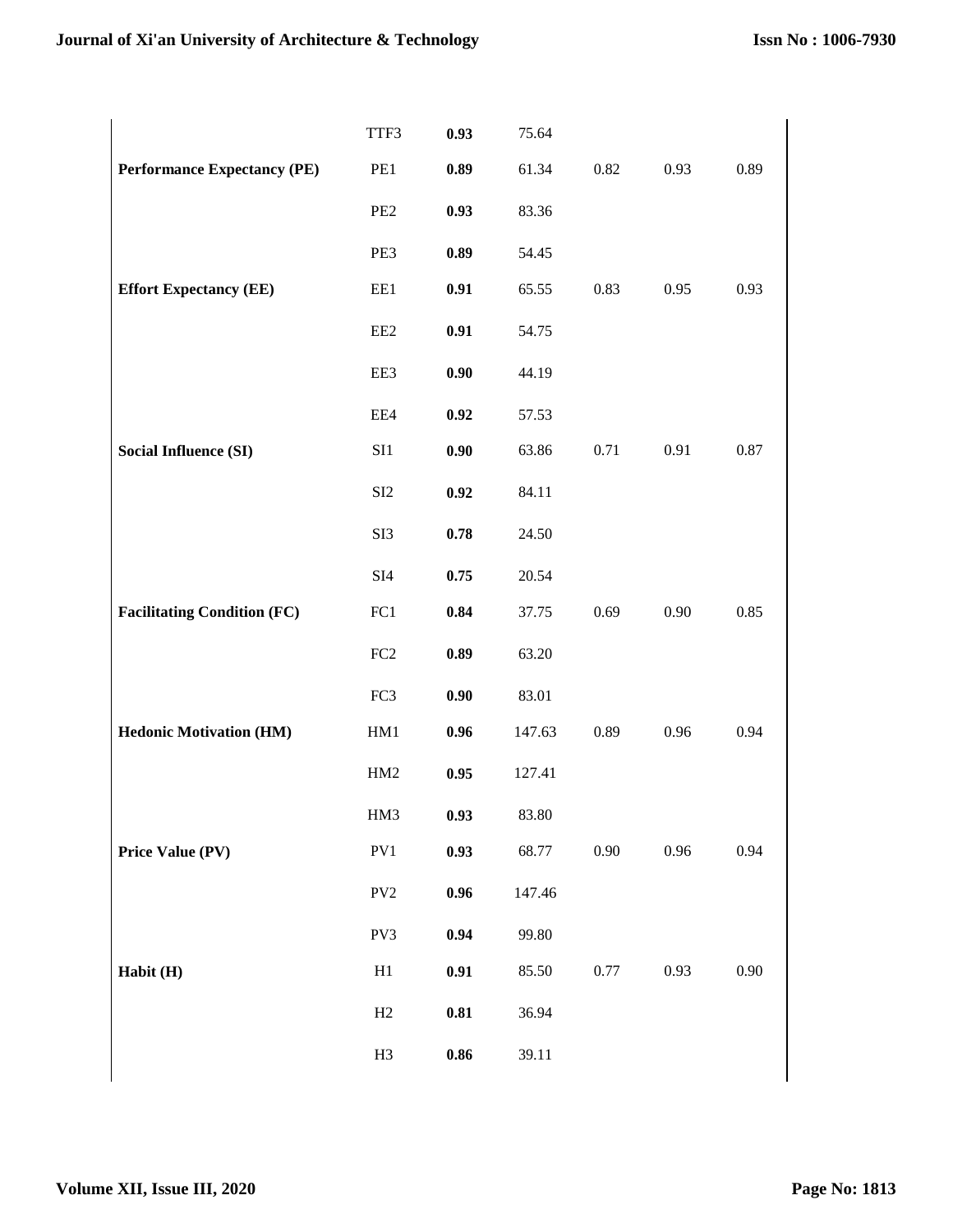|                                   | H <sub>4</sub> | 0.93 | 126.25 |      |      |      |                     |
|-----------------------------------|----------------|------|--------|------|------|------|---------------------|
| <b>Behavioural Intention (BI)</b> | BI1            | 0.89 | 56.50  | 0.82 | 0.93 | 0.89 |                     |
|                                   | BI2            | 0.89 | 65.30  |      |      |      | <b>Tabl</b><br>e 2: |
|                                   | BI3            | 0.93 | 87.50  |      |      |      | <b>The</b>          |
| <b>Usage Behaviour (U)</b>        | U1             | 0.89 | 19.09  | 0.00 | 0.00 | 0.00 | Loa<br>ding         |
|                                   | U2             | 0.86 | 17.66  |      |      |      | mea                 |
|                                   | U <sub>3</sub> | 0.72 | 11.24  |      |      |      | sure<br>men         |
|                                   |                |      |        |      |      |      | t<br>mod            |

**el of reliability measures (CR and CA) and AVE.**

**Table 3 - Means, standard deviations, correlations and discriminant validity measures.**

|     | <b>Mean</b>     |      |                |                          |      |      |  |  | SD TKC TEC TTF PE EE SI FC HM PV Habt BI U Gender Age |  |  |
|-----|-----------------|------|----------------|--------------------------|------|------|--|--|-------------------------------------------------------|--|--|
| TKC | 4.5 1.75 $0.96$ |      |                |                          |      |      |  |  |                                                       |  |  |
| TEC |                 |      | 4.64 1.49 0.59 | 0.90                     |      |      |  |  |                                                       |  |  |
| TTF |                 |      |                | 4.72 1.51 0.56 0.76 0.94 |      |      |  |  |                                                       |  |  |
| PE  | 5.08            | 1.60 | 0.58           | 0.60                     | 0.55 | 0.90 |  |  |                                                       |  |  |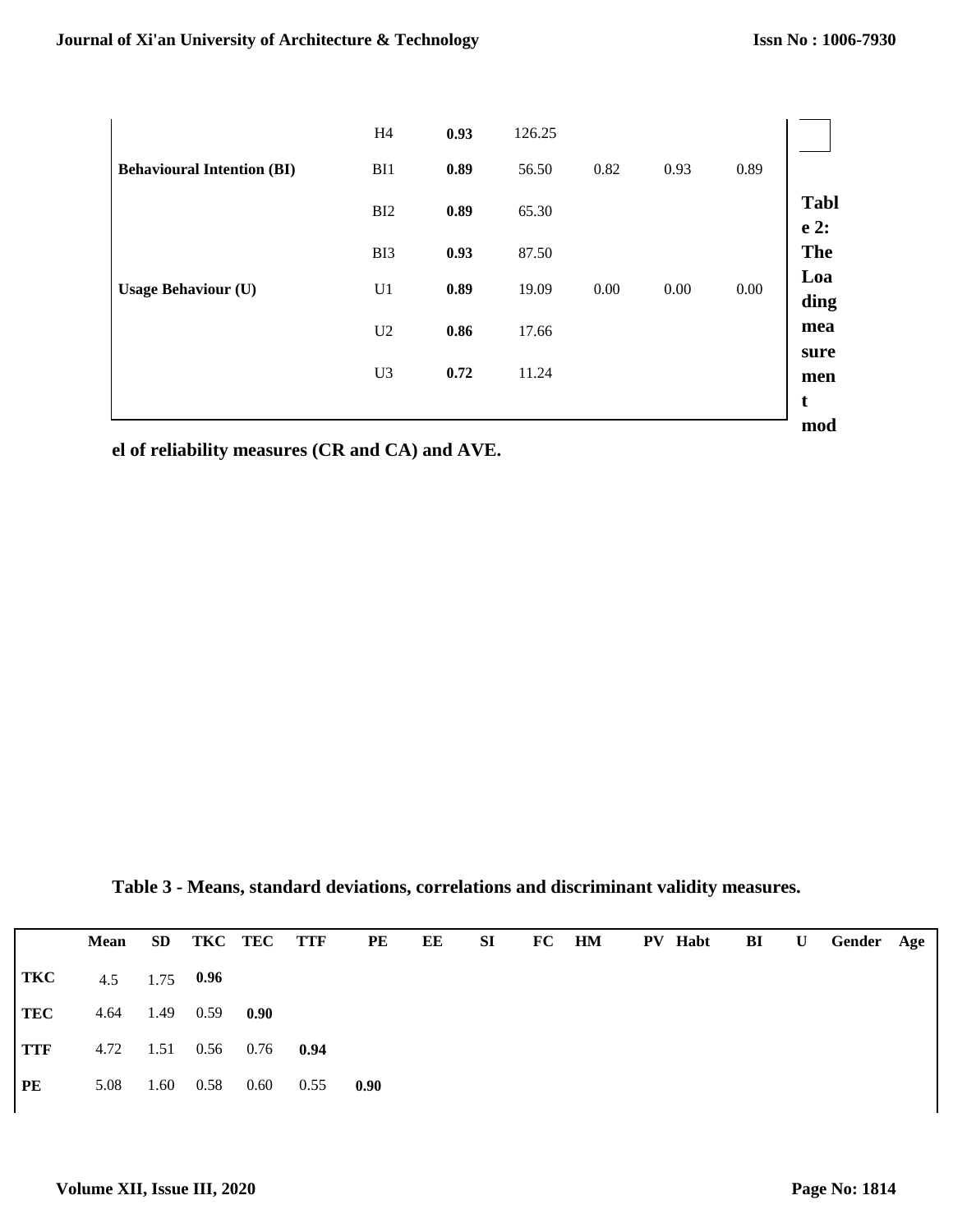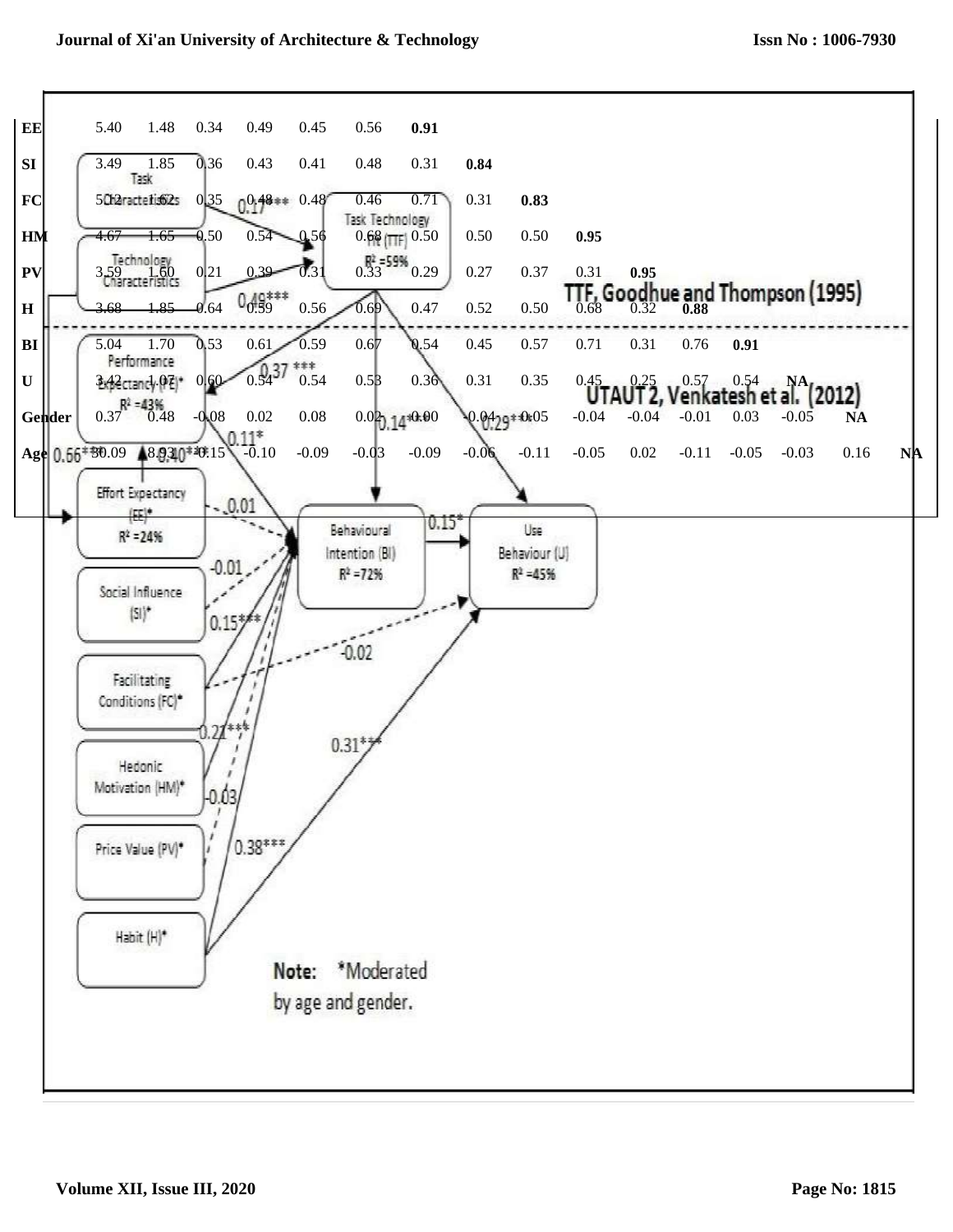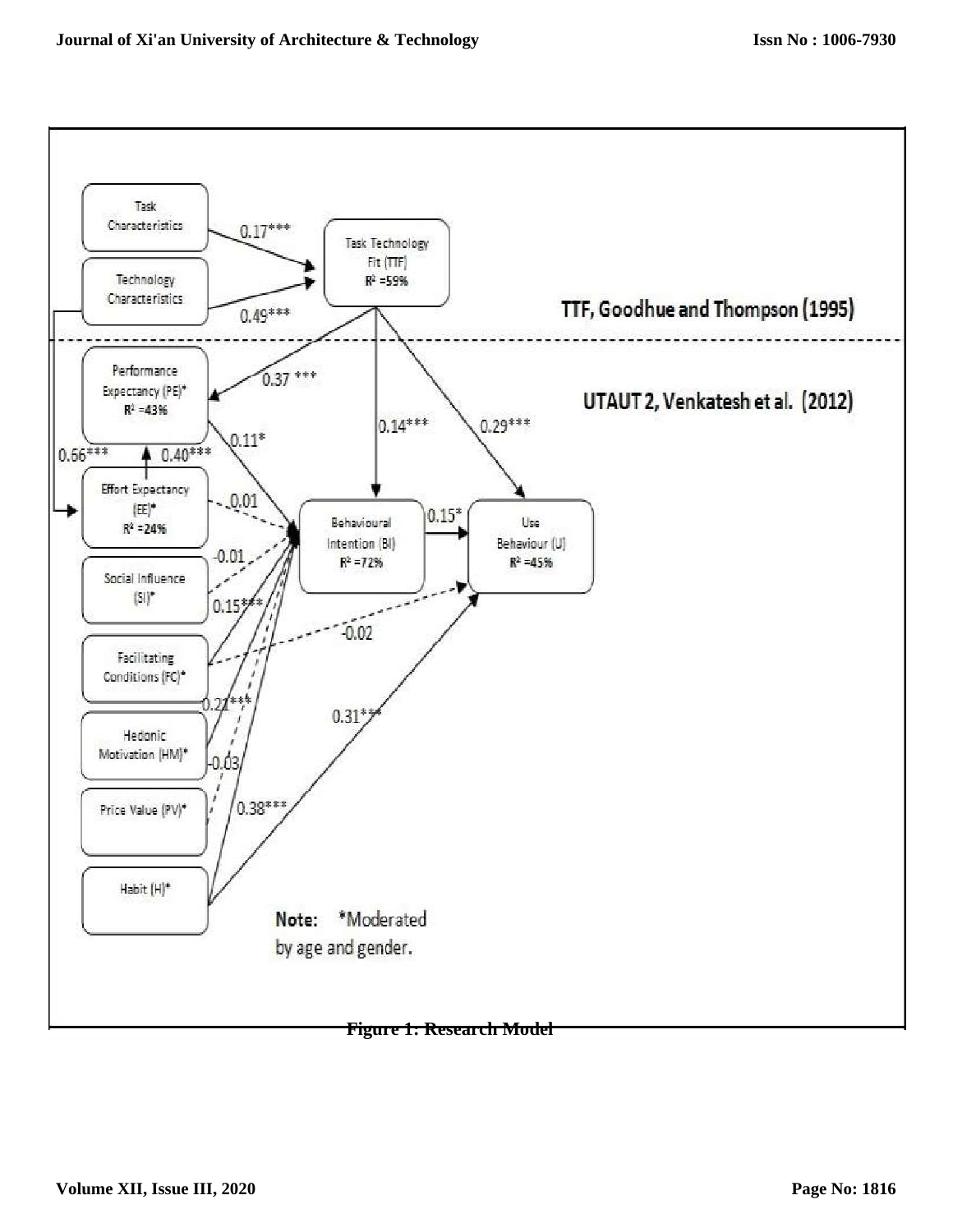**Figure 2: Resultant Model for TTF+UTAUT2 with path co-efficient and r-square**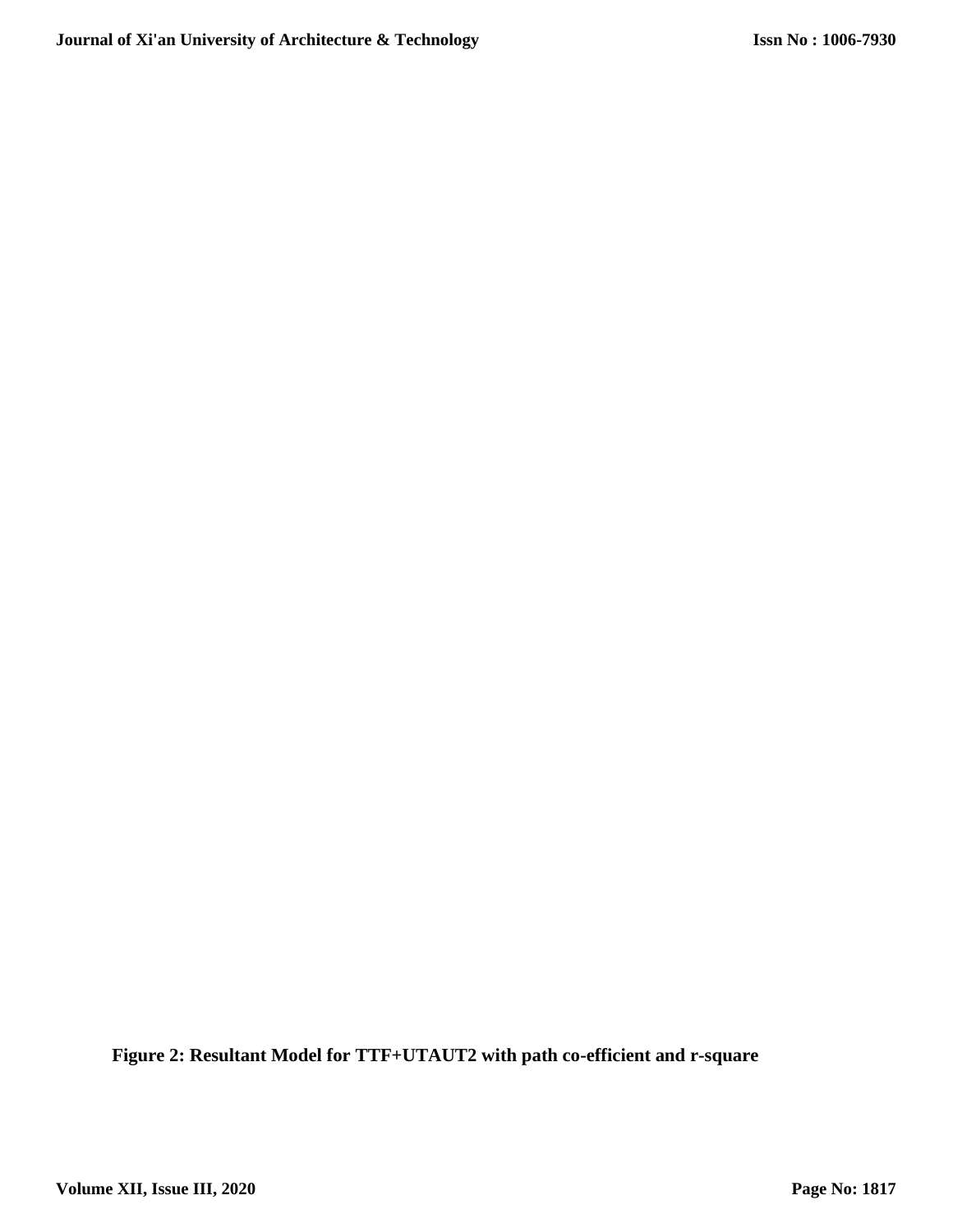|                   |                                         |                |      | <b>Findings</b>   |                 | Conclusion            |
|-------------------|-----------------------------------------|----------------|------|-------------------|-----------------|-----------------------|
|                   |                                         |                |      |                   | <b>Moderato</b> |                       |
| <b>Hypotheses</b> | Path                                    |                |      |                   | rs              |                       |
|                   |                                         | $\mathbb{R}^2$ |      | t-value           |                 |                       |
|                   |                                         |                |      |                   |                 |                       |
|                   | <b>Task</b><br><b>Technology</b><br>Fit | 59%            |      |                   |                 |                       |
|                   |                                         |                |      |                   |                 |                       |
| H1                | Task<br>Characteristics                 |                | 0.17 | $3.15***$         | None            | Supported             |
| H2                | Technology<br>Characteristics           |                | 0.49 | $8.50***$         | None            | Supported             |
|                   | <b>Performance</b><br><b>Expectancy</b> | 43%            |      |                   |                 |                       |
| <b>H3</b>         | <b>Task Technology</b><br>Fit           |                | 0.37 | $6.06$ ***        | None            | Supported             |
| H9                | <b>Effort Expectancy</b>                |                | 0.40 | $6.37$ ***        | Age,<br>Gender  | Partially supported * |
|                   | <b>Effort</b><br><b>Expectancy</b>      | 24%            |      |                   |                 |                       |
|                   |                                         |                |      |                   |                 |                       |
| <b>H6</b>         | Technology<br>Characteristics           |                |      | 0.66 $ 14.21*** $ | None            | Supported             |
|                   | <b>Behavioural</b><br><b>Intention</b>  | 72%            |      |                   |                 |                       |
|                   |                                         |                |      |                   |                 |                       |